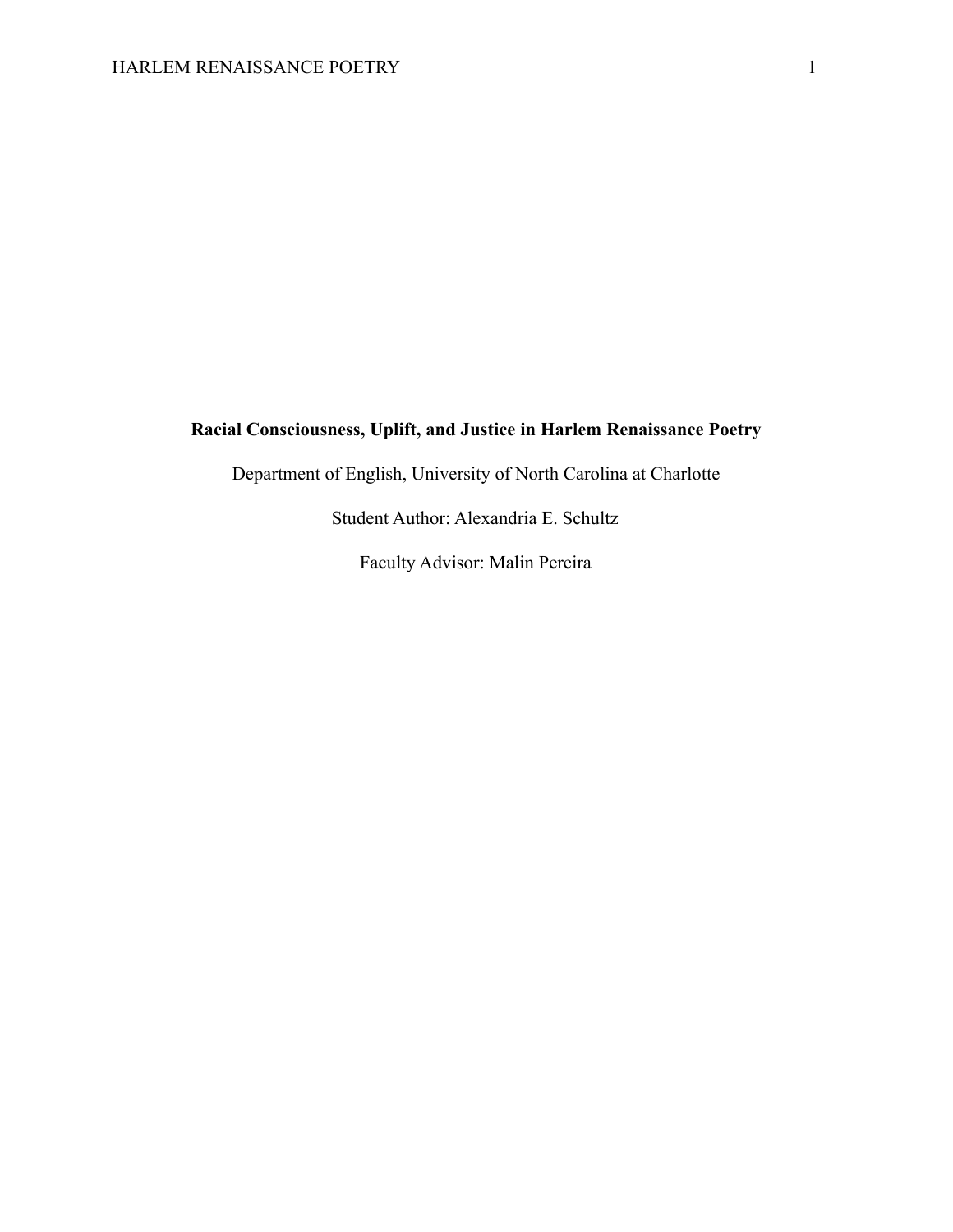### **Abstract**

Were you surprised or confused by the recent Black Lives Matter protests? Were some of the arguments for or against the movement hard for you to understand? This essay intends to help readers see, through the lens of poetry, how the current Black experience in America came to be, and what Blacks have been saying and doing about their unequal circumstances for the past 100 years. Throughout the history of civil movements pursuing liberty for marginalized peoples in America and beyond, poetry stands out as an effective and widespread vehicle of advocacy. The Harlem Renaissance of the early 1920s to the late 1930s demonstrated an exceptional assemblage of activists and artists, many of whom were unified by attempts to uplift their race through writing. Tracing threads of racial consciousness, uplift, and justice through the poetry of Langston Hughes, Countee Cullen, James Weldon Johnson, and Carrie Williams Clifford, uncovers a Black aesthetic and nationalism expressing double consciousness and intersectionality, that advances recurrent themes such as reclaiming of Black history, promoting education, and advocating for civil rights. Through analysis of Johnson's "Fifty Years," Cullen's "From the Dark Tower," Clifford's "Marching to Conquest," Hughes' "Let America Be America Again" and other relevant works, these topics will be further interrogated. Harlem Renaissance poetry builds the infrastructure of mid-to-late 20th century outpourings of work like the Black Arts Movement and into the first two decades of the twenty-first century, which some scholars have termed a third "Renaissance" of poetry and art. The implications of the aforementioned tenets in modern American society and in Black poetry since the Harlem Renaissance serves as a secondary goal. Enduring ripples of racism towards African Americans in the United States remain to be extinguished through contemporary creativity and advocacy, therefore investigating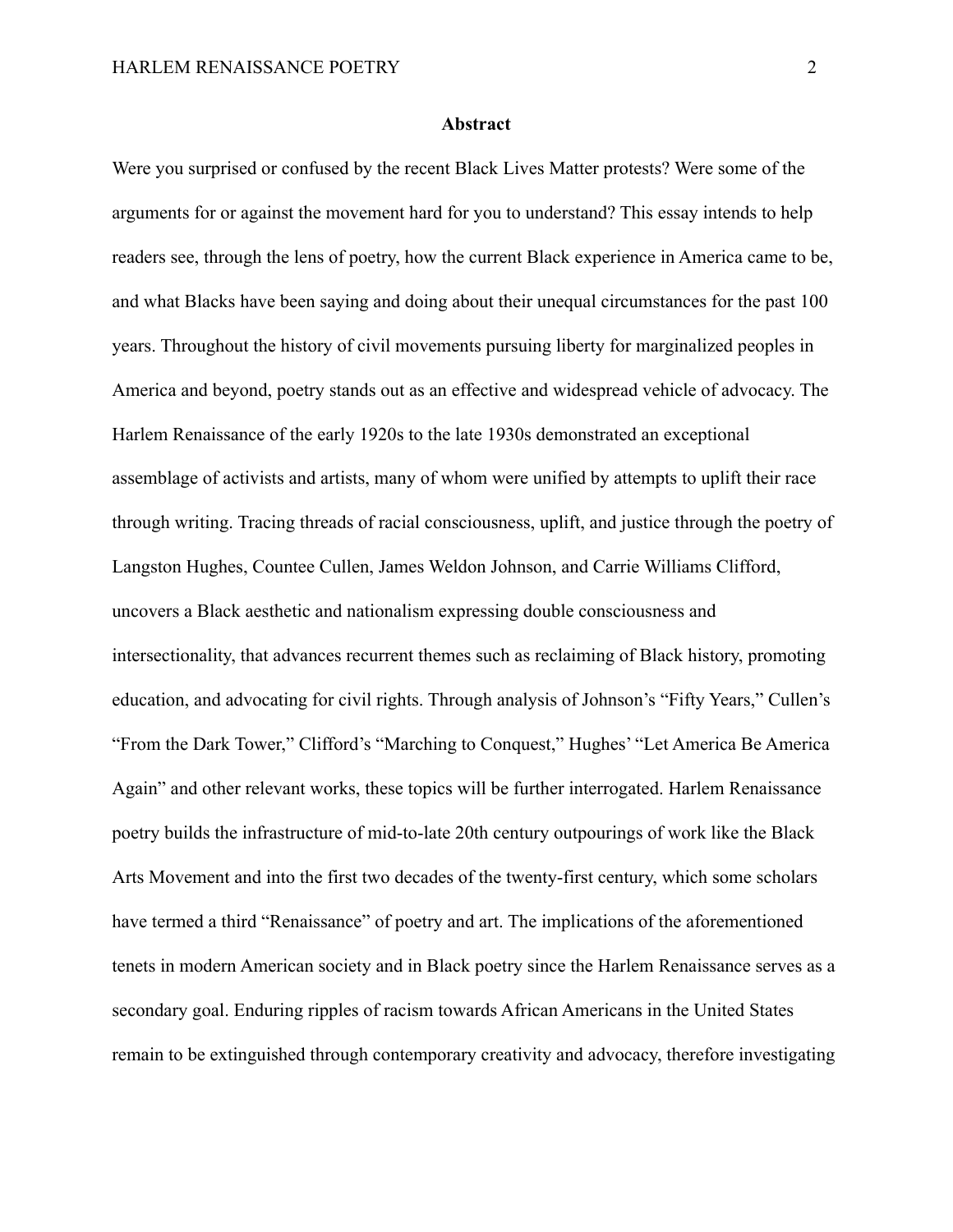past themes of revolution and restoration will inform new paths to achieve authentic and lasting justice.

*Keywords:* Racial Uplift, Racial Reconciliation, Racial Consciousness, African American Poetry, Harlem Renaissance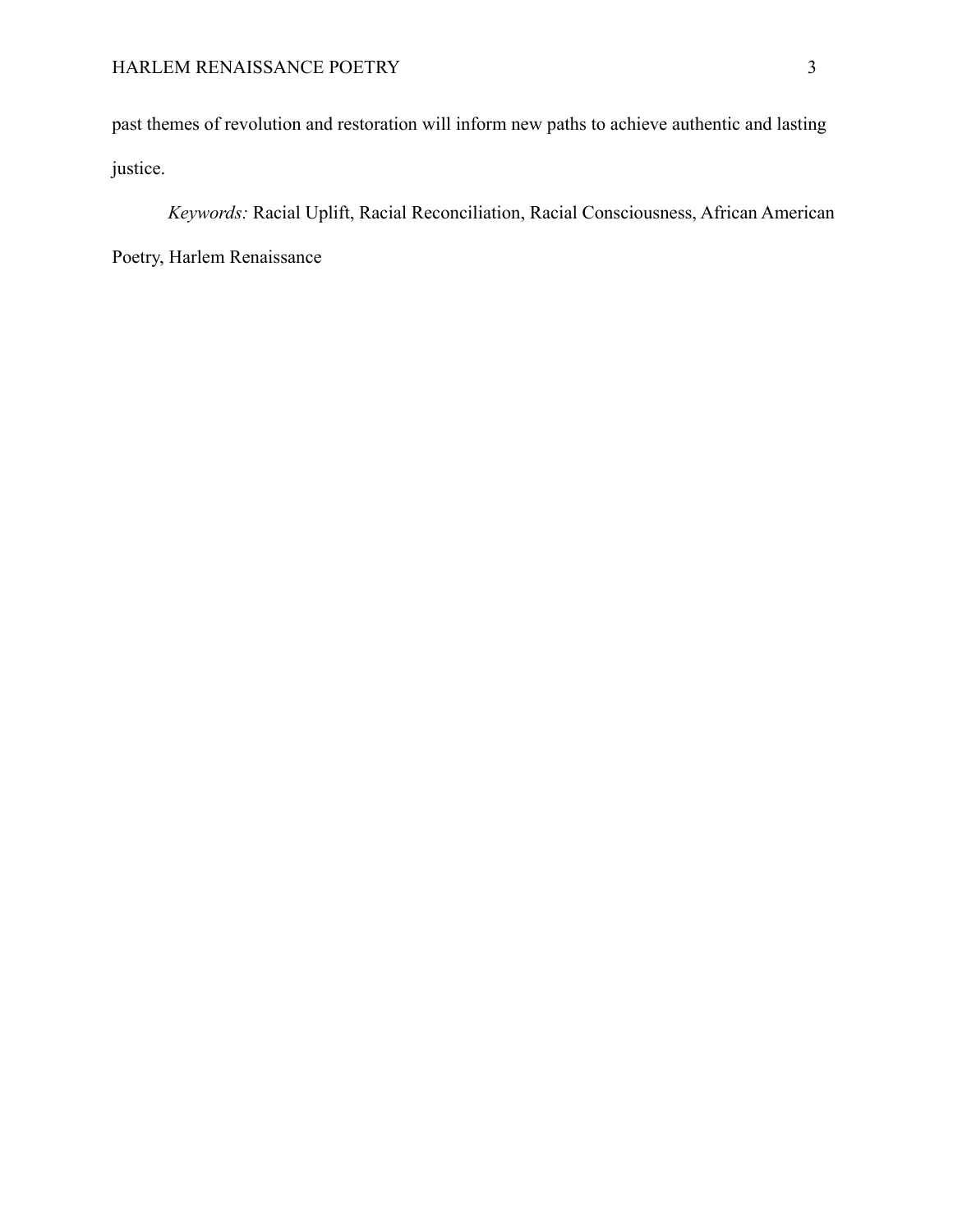## **Racial Consciousness, Uplift, and Justice in Harlem Renaissance Poetry**

Poetry has been a culturally significant and persistent part of African American history since the early writings of enslaved people such as Phillis Wheatley and George Moses Horton. From traditional romanticism, strident departure from classical poetic forms and styles, to innovations of new dialect and style, each era since the founding of America maintains a distinct collection of poetry (Andrews et al., 1997; Jones, 2011; Hodges, 2015a; Shockley, 2011). Poetry connects the human experience with language in a powerful and concise way, challenging and influencing mainstream society in both overt and subversive ways. Black poets have brought forth their troubles, culture, inner thoughts, and much more, to illuminate the American Black experience. The culmination of Black aesthetics and culture throughout the art form have served primarily as a means of resistance to subordination, whether it be enslavement or microaggressions (Andrews et al., 1997; Hodges, 2015d). Poetry has reemerged in our time of digital technology as more accessible and appealing, especially for the younger generations who prefer to listen to readings and performances they can now find readily online (Hodges, 2015). This has contributed to another "Renaissance" of poetry and art in American Black culture during the first two decades of the 21st century ((Hodges, 2015b; Hodges, 2015c; Ryan-Bryant, 2015; Shockley, 2011). Due to poetry's recorded connection to social movements for racial justice as noted by Andrews et al. (1997) and Ryan-Bryant (2015), this investigation serves as a timely exploration of poetic history. Understanding such a history will inform 21st century trends; for example, how art has helped lead to new outbreaks and uprisings against enduring systemic injustice such as the resurgence of the Black Lives Matter movement and renewed discussion of critical race theory.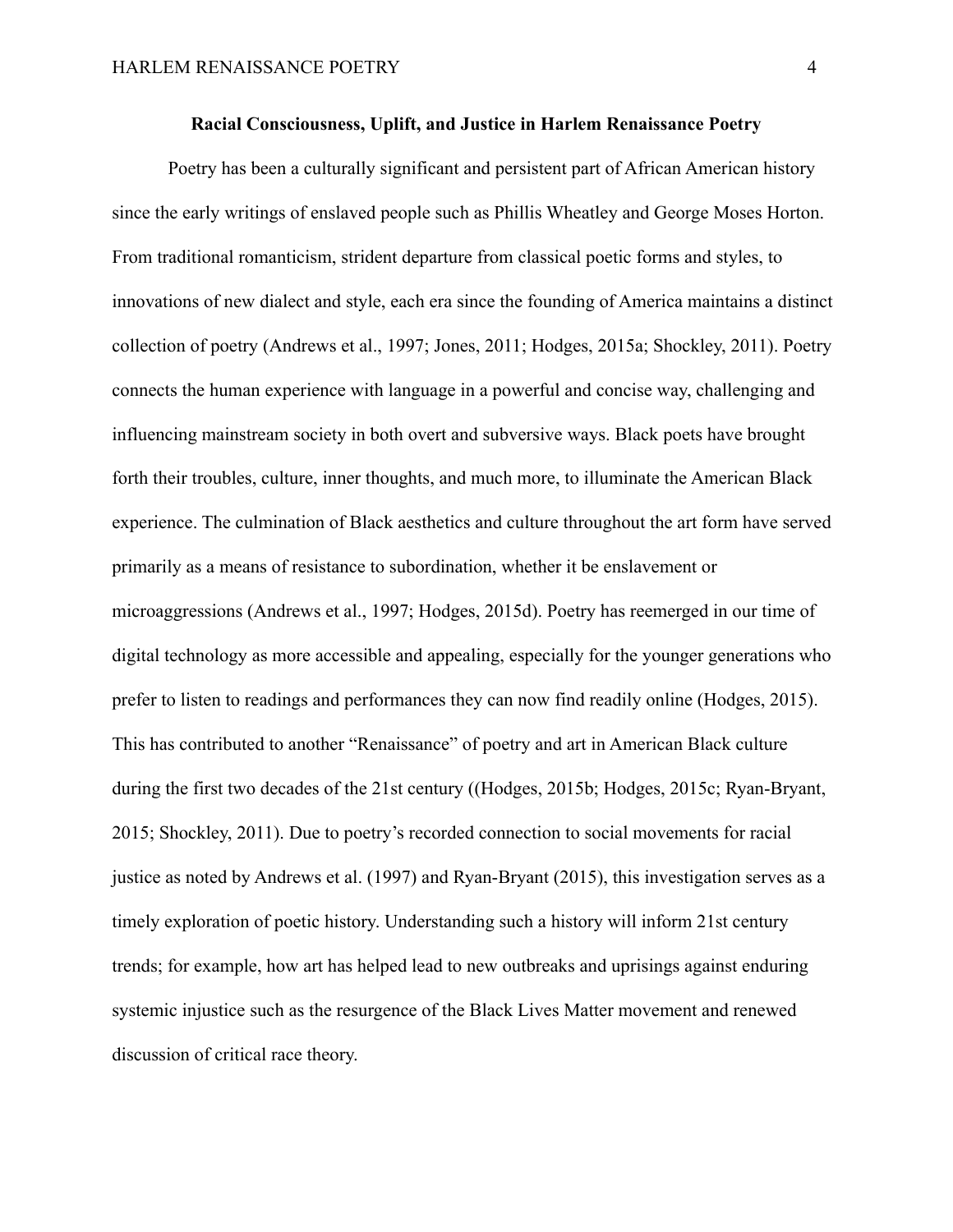Racial consciousness, uplift, and justice in Harlem Renaissance poetry inherently influence today's Black poetry, and more widely affect how we approach racial justice in American society, by developing a foundational Black culture and pride that provokes reflection and civil resistance. Langston Hughes, Carrie Williams Clifford, Countee Cullen, and James Weldon Johnson works, in particular Johnson's "Fifty Years," Cullen's "From the Dark Tower," Clifford's "Marching to Conquest," and Hughes' "Let America Be America Again" all demonstrate racial consciousness by pointing out differences between Blacks and whites or developing a distinct Black culture, and promote racial uplift through artistic output, God's guidance, and education and agitation of the Black community. Cullen's and Johnson's racial consciousness and resulting double consciousness and intersectionality produces a Black aesthetic and Black nationalism bolstered by racial uplift. Clifford emphasizes a progressive future racial justice won by achieving uplift through education and trust in God. Hughes achieves racial uplift for the Black masses in his poetry by portraying the Black community honestly and with simple, clear language, and develops ideas of racial justice through the proletariat.

Even though the Harlem Renaissance was not fully appreciated for its ingenuity and progressiveness until the 1980s and 1990s, commonalities between the Harlem Renaissance and other eras exist interwoven in poetry throughout the century, as education continues to be an important theme for racial uplift, the Black aesthetic continues to develop, and the debate over race's place in art due to an artist's double consciousness and intersectionality remains. Today's poetry is an amalgamation of all poetic eras according to Hodges (2015a), culminating as Ryan-Bryant (2015) remarks, in the development of "experimental formal techniques as a vehicle for political statement," such as "the performance strategies of slam poetry; fragmentary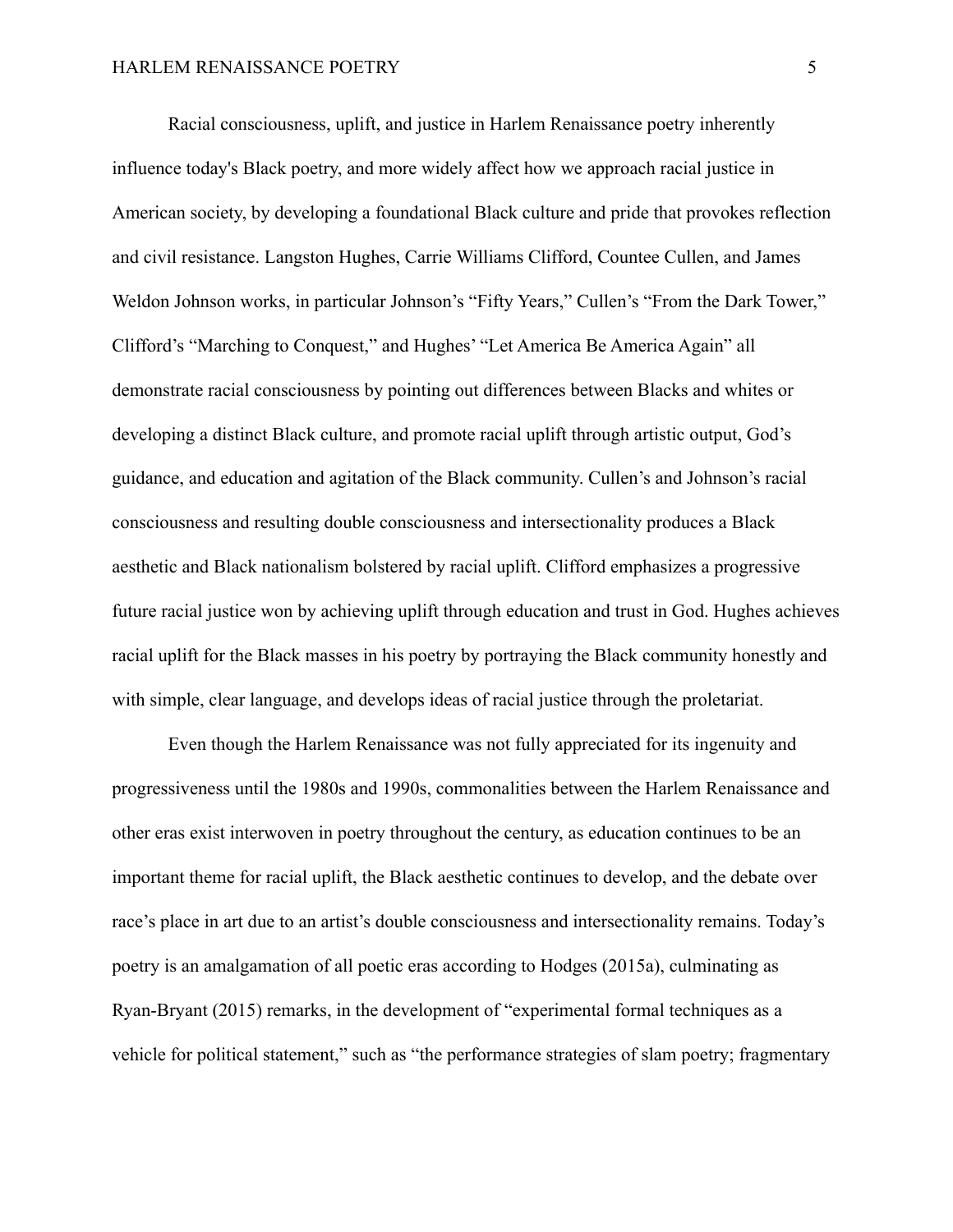and non-narrative organizations; puns, anagrams, and other forms of wordplay; and a wealth of historical, mythological, and cultural allusion" that acknowledge and appreciate the contributions of their ancestors and focus on social critique. Today's poets build on Harlem Renaissance foundations to address relevant issues, pushing society towards a fuller understanding of racial justice through the promotion of a multicultural society that is dedicated to eradicating discrimination.

### **Setting the Scene**

The Harlem Renaissance, the peak of a wider movement known as the Negro Renaissance or New Negro Movement, constitutes an era of time stretching from around 1919 to 1935, centered around the explosion of African American art that came primarily from Harlem, New York, and the surrounding area. While there has been significant debate over the era's time frame, literary forms, values, and whether it even reflects a "renaissance" at all, there can be no doubt that there was a significant artistic and socio-cultural shift during the 1920s and 30s, bringing forth fresh ideas from a highly race conscious community of middle and upper class Blacks (Andrews et al., 1997; Cullen & Early, 1991; Hutchinson, 2007; Morley, 2012). Figures such as Alain Locke, W. E. B. Du Bois, James Weldon Johnson, and Marcus Garvey had very different ideas on how to approach this newfound Black identity, ranging from quiet assimilation into white culture, racial uplift through the "talented tenth" (a group consisting of Black intellectuals and leaders of the generation), demanding full rights and fighting vehemently against segregation, to mass exodus back to Africa (Andrews et al., 1997; Hutchinson, 2007). Through art, Blacks developed and debated their ideas and attitudes, in addition to forming social and intellectual organizations and circles such as the Niagara Movement and its successor The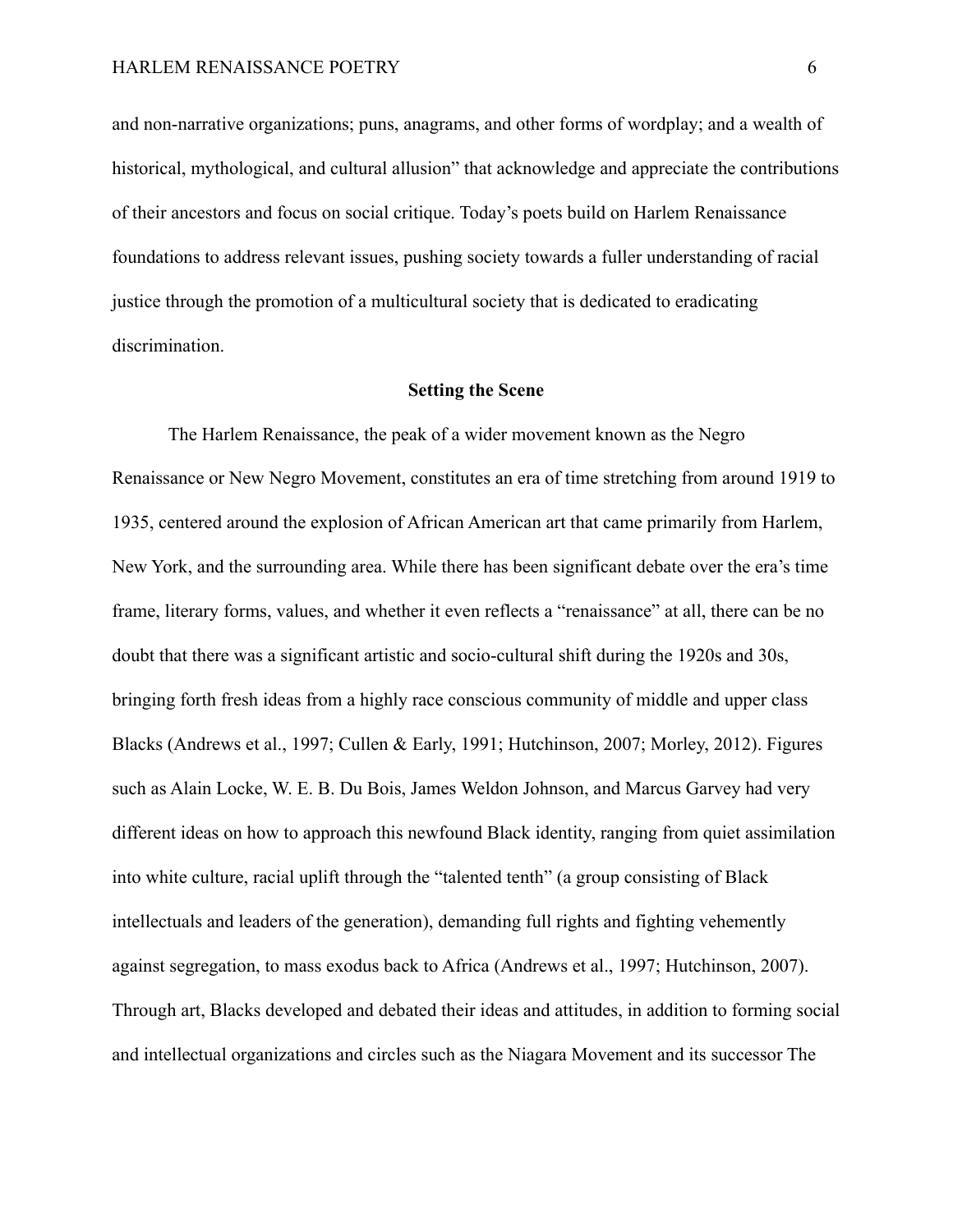National Association for the Advancement of Colored People (NAACP), the Universal Negro Improvement Association, and National Urban League, all of which centrally located in Harlem. Magazines and newspapers associated with these organizations, in particular *The Crisis*, published art and literature that further fueled the movement's promotion of the Black aesthetic, cultural nationalism, racial pride, and modernism, serving as important forerunners to future civil rights movements (Andrews et al., 1997; Ryan-Bryant, 2015). Poetry was a common and popular vehicle for the expression of a diverse set of Harlem Renaissance attitudes, in particular for exploring the uniqueness of living as Black artist trying to find his or her way in a recently emancipated, but reconstructed world of segregation and white supremacy (Andrews et al., 1997; Hutchinson, 2007).

# **Meet The Poets**

The following poems and poets cannot possibly represent the entire Harlem Renaissance era, due to its intricate and diverse set of principles, leaders, and contributors. Even so, the poets and poems complement one another and create a narrative describing the attitudes and evolution of the era, spanning both major and minor figures as well as a range of class perspectives. Not generally known or even mentioned in most discussions of Harlem Renaissance poetry, Clifford provides a much needed female middle-class perspective that is well ahead of her time, due to growing up in Chillicothe, Ohio, where she experienced substantially less racism than in most other parts of the country (Clifford et al., 1997; Tucker, 2013). Hughes too strove to influence the lower-middle class Blacks, saying in a letter to William Pickens that "little or no effort is made to reach the great masses of the colored people," and that his work strove to produce understandable and enjoyable poetry for the average person to understand (Miller, 1987, p. 120).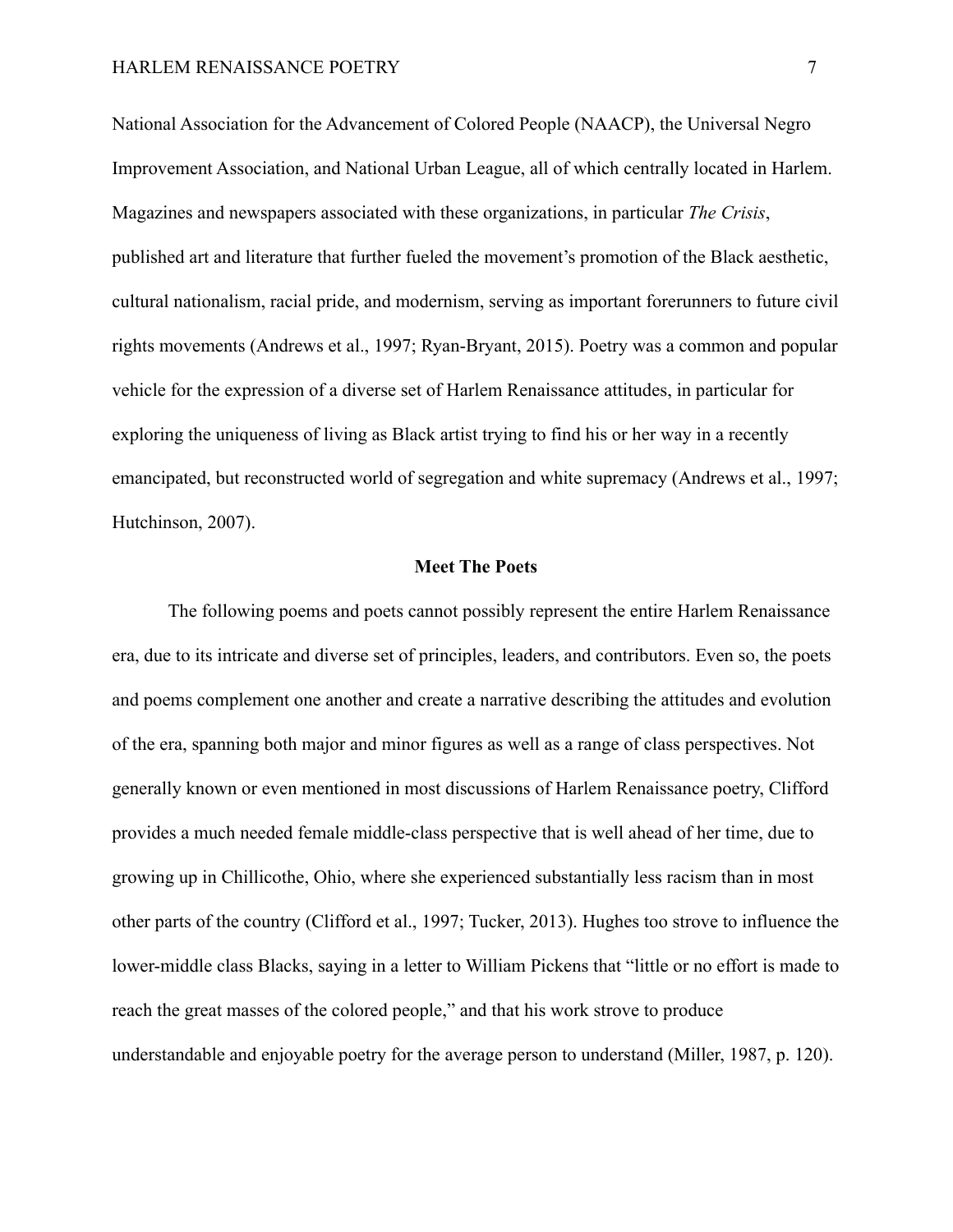James Weldon Johnson and Countee Cullen represent the upper-class, "talented tenth," who were highly regarded as well-educated in white communities, and both supported by the wealthy Carl Van Vetchen (Hutchinson, 2007; Kinnamon, 1987; Shucard, 1987). The focal poems represent a chronological arc of the Harlem Renaissance. The earliest poem, Clifford's "Marching to Conquest," was published in her volume *Race Rhymes* in 1911. While technically pre-Harlem Renaissance, the poem conveys some of the most dynamic and hopeful verse published during the first half of the 1900s, and therefore strikes a chord with Harlem Renaissance tenets that are expanded upon in her second volume of poetry in 1922, *The Widening Light* (Clifford et al., 1997; Tucker, 2013). In "Fifty Years," published first in 1913 by the *New York Times* and subsequently in his 1917 volume *Fifty Years and Other Poems*, Johnson evokes African American history from the first slaves that set foot in America, to the start of the 1900s struggling to form an equal society following the abolition of slavery (Price & Oliver, 1997; Johnson, 1917). Cullen's "From the Dark Tower," published in his second volume, *Copper Sun* in 1927, further exemplifies the racial divide and consciousness of the era (Cullen, 1927; Leitner, 2015). Finally, Hughes's "Let America Be America Again" was written in 1935 and published in 1936, wrapping up the Harlem Renaissance and stepping into a new age of political radicalism and insistence on the fulfilment of American liberties for all (Hughes & Rampersad, 2001).

Countee Cullen and Carrie Williams Clifford serve in this selection to represent the formalist poets of the Harlem Renaissance. Cullen's poetic style was heavily influenced by his adopted father Reverend Frederick Cullen, who was President of the Harlem NAACP and pastor of a Salem Methodist Epistcostal Church. Born in 1903, Cullen was unofficially adopted at around 15 years old, and through the Reverend, Cullen learned about many of the sentiments and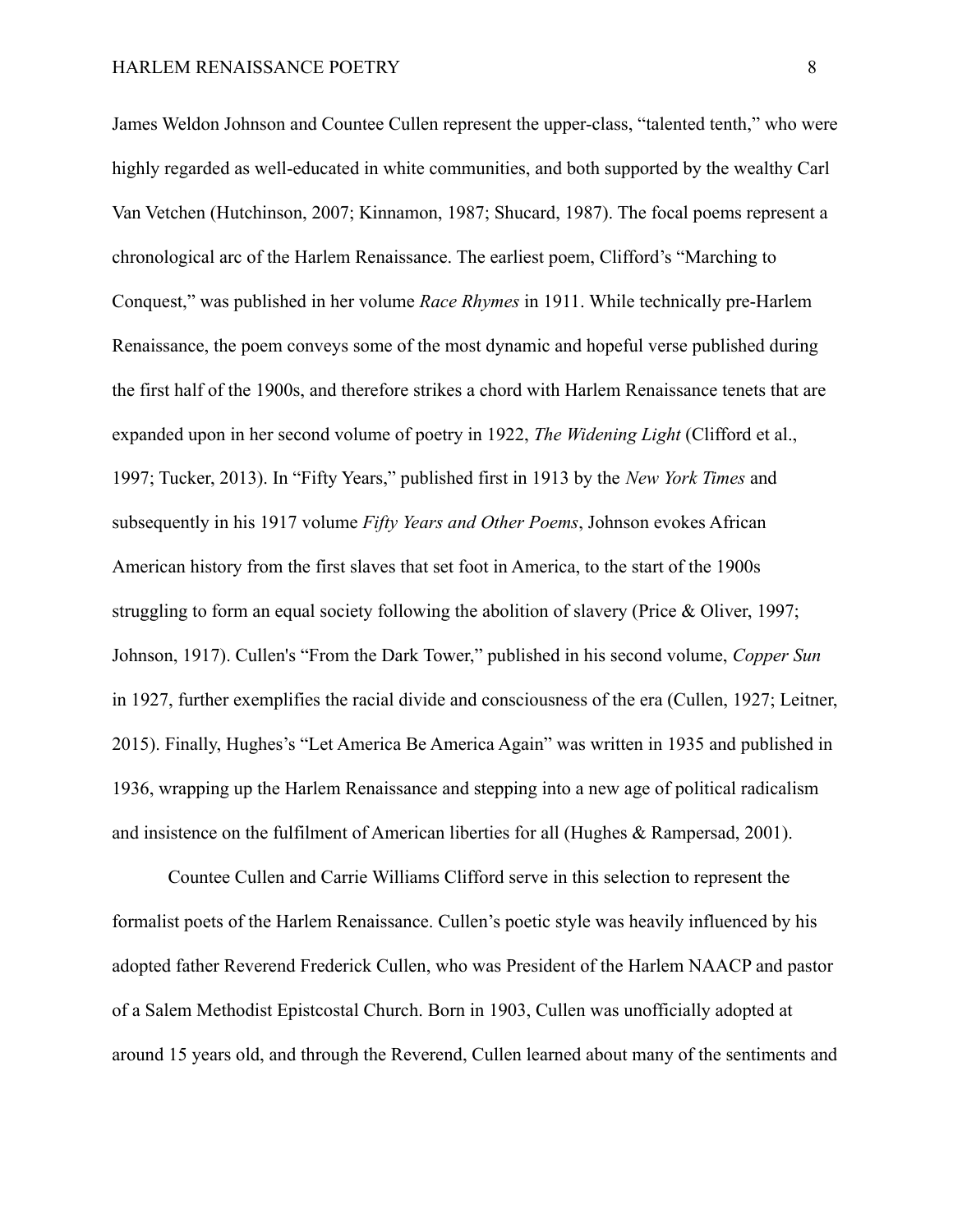challenges Blacks faced at the time in the political, social, and religious sectors. Cullen's racial and religious consciousness was advised and developed through a key Harlem luminary, and paired with his education at the mostly white DeWitt Clinton high school and college institutions New York University (B.A.) and Harvard (M.A.). His unique background gives his work a perspective that combines white concepts of racial uplift with genuine concern for Black communal issues. Cullen started writing poetry in elementary school and published his first volume, *Color*, in 1925. He was one of the foremost poets and intellectuals of the Harlem Renaissance, receiving favorable reviews for even his first volume, which contains many of his now commonly anthologized poems. Highly respected in his time, Cullen received awards such as the Spingarn medal from the NAACP and a Guggenheim fellowship (Cullen & Early, 1991; Shucard, 1987). Many scholars believe that Cullen was gay, although, if he was, he remained closeted like many others at the time (Andrews et al., 1997; Cullen & Early, 1991; Hutchinson, 2007). His work often grapples with the Christian religion, most likely due to his struggle over sexuality and what he saw as other so- called pagan inclinations (Cullen & Early, 1991).

Also a product of a formal education dominated by white culture, Carrie Williams Clifford too uses the Christian religion in her works, demonstrating strong faith in a God that protects and brings justice to her race, one that has a good plan that will unfold in His perfect timing (Clifford et al., 1997; Honey, 2006). Clifford, an educator, civil rights activist, writer, and orator, was born well before the Harlem Renaissance, in 1862, but did not publish her volumes of poetry until 1911 and 1922. The barren landscape of research on Clifford and her poetry consists mostly of brief biographies in scattered resources and short commentaries on her civil rights activism or poetic works, although primary historical records confirm that she was an influential,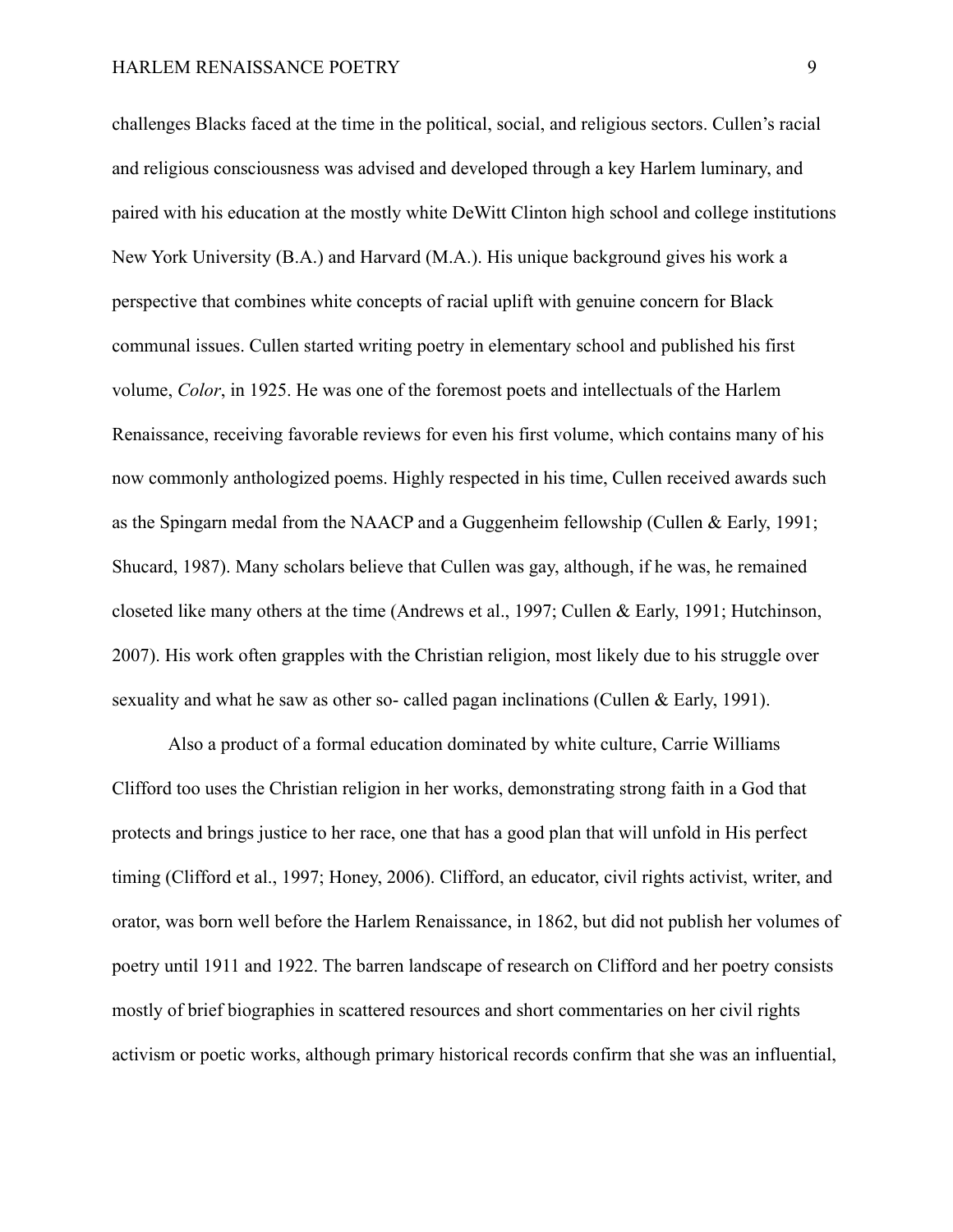respected, and popular poet and civil rights activist during the first three decades of the 1900s (Clifford et al., 1997; Honey, 2006; Roses & Randolph, 1990; Tucker, 2013). Clifford founded the Ohio Federation of Colored Women's Clubs in 1901, its original chapter, and served as its first president. She was also a founding member of the Niagara Movement (although women were not included until the third annual meeting), edited and contributed to several African American publications, and helped establish the D.C. chapter of the NAACP, serving in an administrative role where she focused on youth uplift and protest against lynching. She often entertained prominent figures such as Du Bois, Alain Locke, Georgia Douglass Johnson, and Mary Terrell (Clifford et al., 1997; Honey, 2006; Tucker, 2013). Despite being underappreciated and overlooked by modern scholars, Clifford's poetry portrays markedly progressive topics for the day and serves as an important bridge between 1800s traditional romantic poetry and Civil Rights and Black Arts Movement literatures (Tucker, 2013).

Cullen and Clifford both use traditional European forms in their poetry, often employing pastoral references and themes from Romanticism such as love and nature. Using conventional forms allowed these poets to reach a wider middle and upper class audience of all ethnicities, and to juxtapose topics such as the brutality of racism to the tight constraints of conventional poetic forms and the larger society. Both poets wrestled with their intersectionality (a concept that promotes understanding of both negative and positive patterns of prejudice and their aggravations based on socio-political classifications), as a gay Black male, and a Black woman, attempting to navigate their systemic disadvantages through poetry (Clifford et al., 1997; Cullen & Early, 1991; Nash, 2008; Shucard, 1987). Despite their similarities in form and style, they often clashed over the placement of the subject of racism in their works. Cullen usually coded his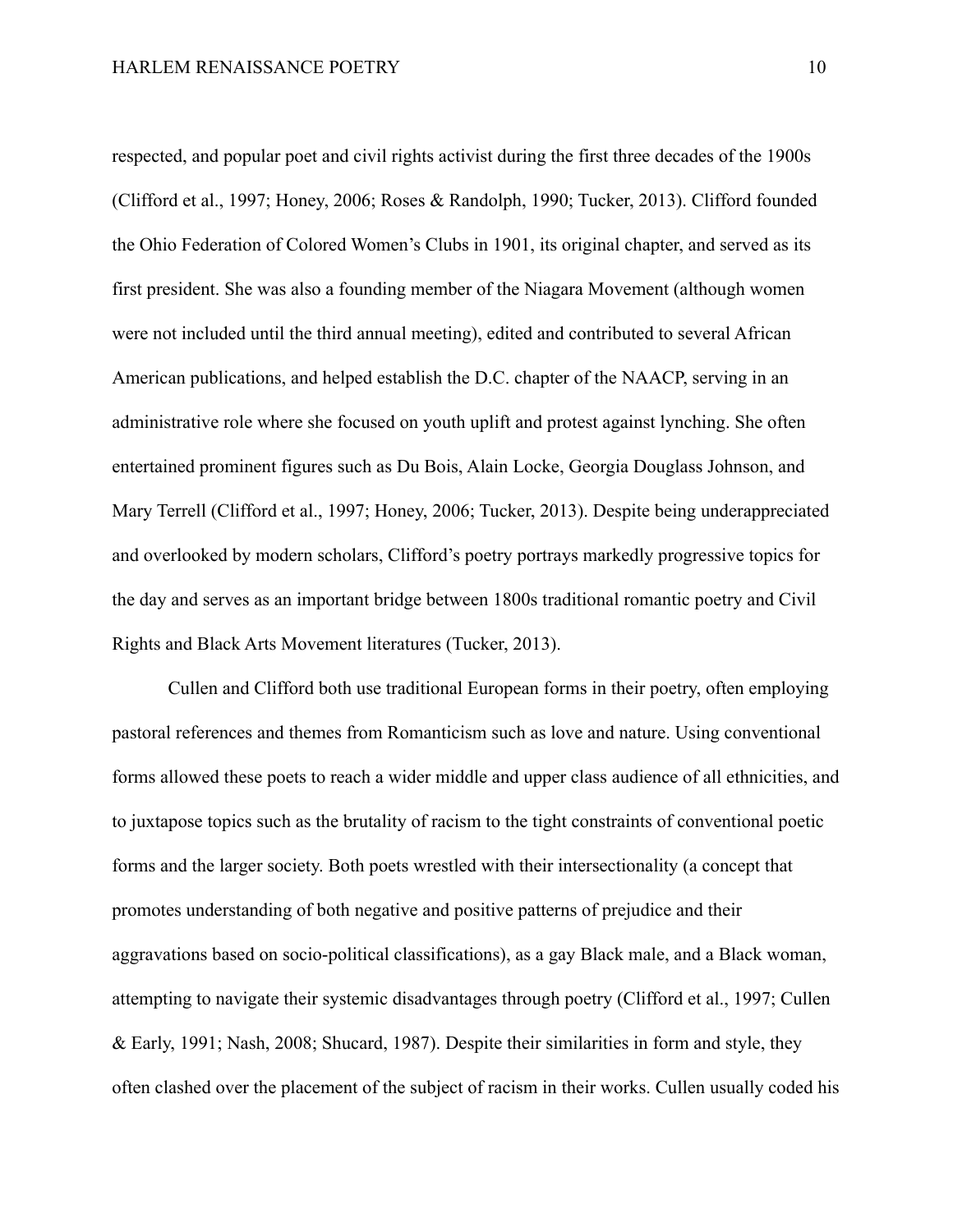resistance to white supremacy and racist societal values, maintaining an elitist view of racial uplift and following a politics of respectability. In contrast, Clifford is transparent about the system of oppression she lives in and adamant in her push for full integration, as a middle class civil rights activist who promoted racial uplift through a universal change in mental attitude (Clifford et al., 1997; Roses & Randolph, 1990; Tucker, 2013).

James Weldon Johnson, like Clifford, was known primarily for his civil rights work and secondarily for his poetry, while Cullen and Langston Hughes are famed chiefly for their poetic works (Cullen & Early, 1991; Kinnamon, 1987; Miller, 1987; Tucker, 2013). Both stars of the Harlem Renaissance era, Hughes produced the most poetry of anyone in his generation, and Johnson served many different roles across his career, as a civil servant, administrator in the NAACP, civil rights activist, songwriter, novelist, poet, lawyer, teacher, and principal (Kinnamon, 1987; Miller, 1987). Commonly known by modern scholars as the diplomat of the Harlem Renaissance, Johnson represents sophistication and versatility, while Hughes demonstrates down to earth artistic prowess, considered the Harlem Renaissance's poet laureate (Morley, 2012; Kinnamon, 1987; Hughes & Rampersad, 2001). Born in 1901, Hughes was the only one of these poets who survived to see the Black Arts and Black Power Movement take off. Despite dropping out of Columbia after one year, he completed his bachelor's degree at Lincoln University in 1929, but not before publishing his two most significant works: *The Weary Blues* and *Fine Clothes For The Jew*. His work inspired many poets of his generation and the one following, especially through his reading tours in the South from 1931-1932. Hughes served as a mentor and example for many who would later become notable poets, including Gwendolyn Brooks, Margaret Walker, Robert Hayden, and Alice Walker. He also traveled widely, which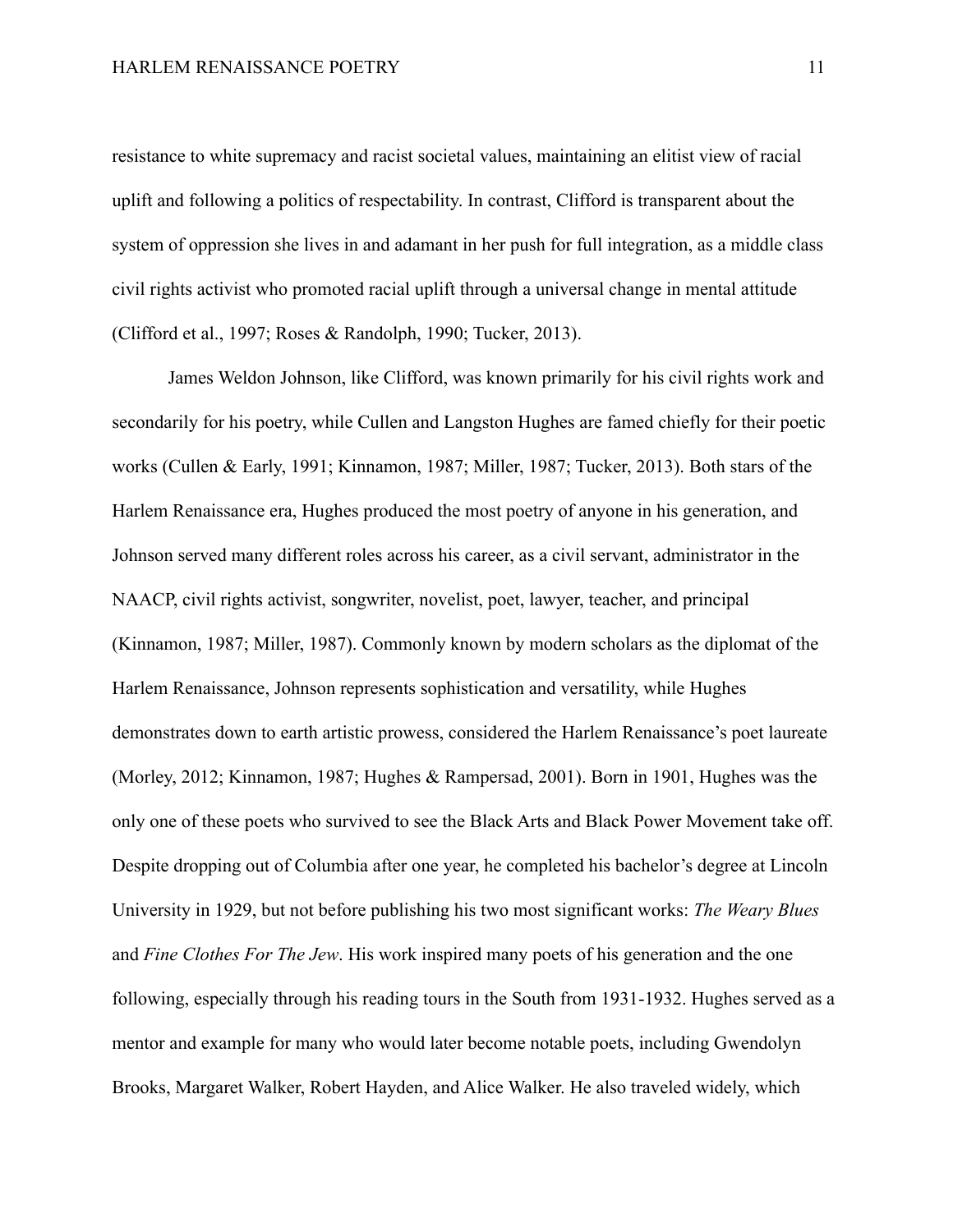influenced his political views and poetis style, embarking on a journey to Africa as a cabin boy on a freighter, voyaging to Paris soon after, living in Russia for a year to film "Black and White," a Soviet film intended to combat racism, traveling back from that trip through the Orient, and more. Hughes was the first Black artist to live solely off his writings, through his readings, grants, and assistance from patrons (Hutchinson, 2007; Miller, 1987).

While Hughes combated racism through promoting the importance of lived experiences, James Weldon Johnson was never far from education throughout his life, seeing schooling as a tool for liberation. Johnson was born a decade after Clifford, in 1871, and whether he was obtaining his B.A. from Atlanta University, taking a graduate course at Columbia, serving as a teacher and principal at Stanton School in Jacksonville, or teaching at Fisk University as the Chair of Creative Literature, he was committed to promoting racial uplift through education. He also committed his talents to serving his race and preserving African American literary tradition, serving as a consul in Venezuela and Nicaragua, field secretary in the NAACP, first Black executive secretary in the NAACP, and poetry and essay contributor to many prominent Black publications. He was born and raised in a mostly white community, which helped him develop a cosmopolitan perspective before his education in race relations and the Black community's wants and needs at Atlanta University, a historically Black college. In contrast to Hughes, who took a working man's perspective aligning with the "common folk," Johnson maintained a cautious, middle/upper class ideology, promoting gradual change to create a more unified nation, and using his multiple careers and leadership positions to do so. (Hutchinson, 2007; Kinnamon, 1987; Price & Oliver, 1997)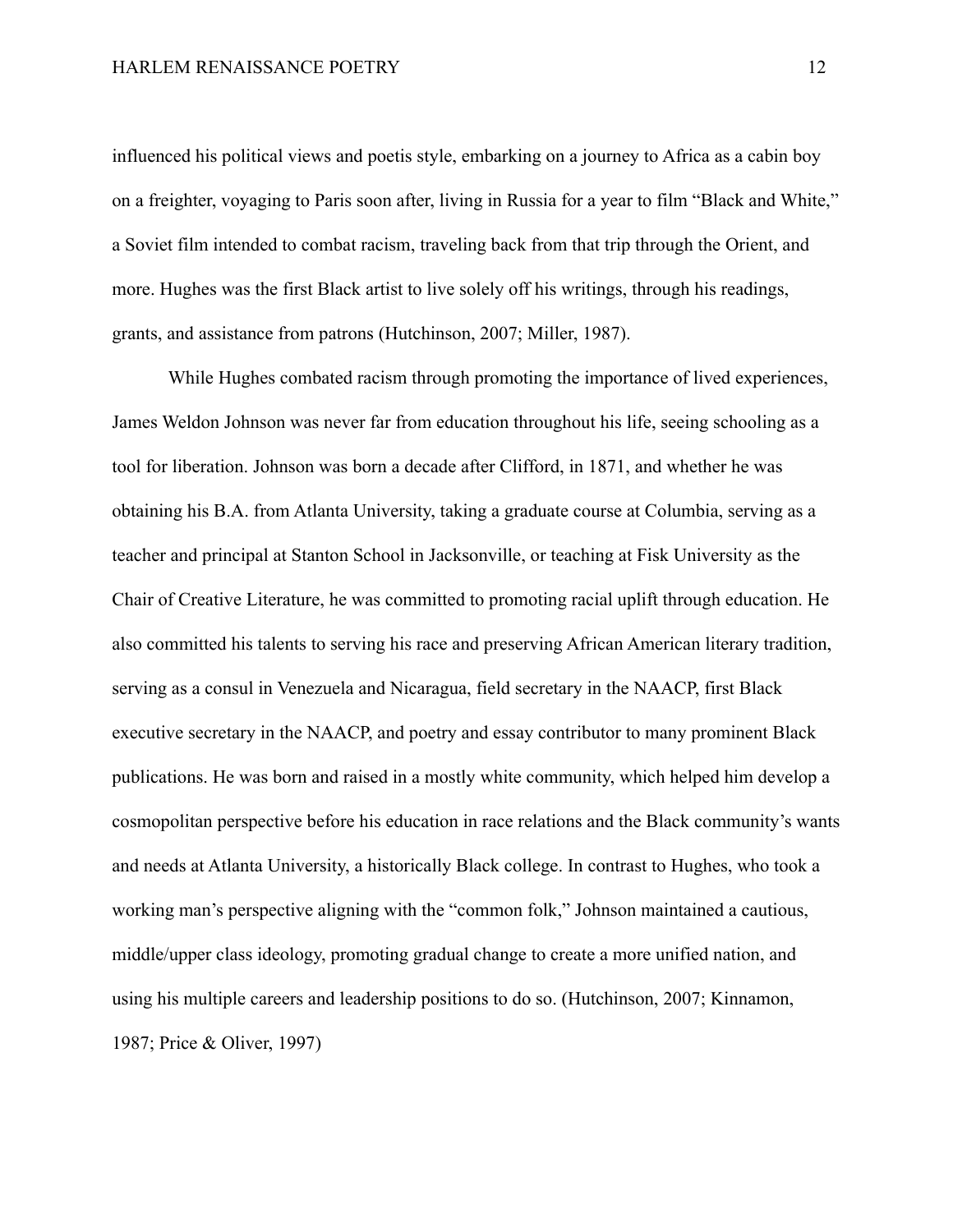Despite their differing class perspectives and experiences, Johnson and Hughes both used Black vernacular sources as inspiration for their writing, such as spirituals, jazz, the blues, and traditional dialect, keeping race closely intertwined with their work. While neither were Christians, they understood the importance of the Christian tradition in Black culture. For instance, Johnson's most famous poetic work features *"Seven Negro Sermons in Verse,"* using the distinct tonality and form of Black preachers at the time. Clearly versed in the Christian tradition, Hughes uses some Biblical allusions which bolster his poetic authority, but speaks mostly in the voice of the Black community, bringing up subjects as diverse as paying rent, singing the blues, dreaming, miscegenation, and communist sentiments. He commonly used blues music as inspiration for his poetry, which had a subject that tends to be one of despair infused with humor. Blues form was an integral part of his work, created through repeating or similarly stating one long line, and rhyming a third line with the first. He also created the genre of jazz poetry, using the diversity of the Black experience that he was familiar with from his many travels to create a sense of Black pride. He encouraged the beauty found in Black culture, while also making sure to acknowledge the more undesirable aspects of life for all (Hutchinson, 2007; Miller, 1987).

# **Racial Consciousness**

Racial consciousness -- one of, if not the most defining feature of the Harlem Renaissance and its art -- is a recognition of peoples by their race, a system of identification that has been used ever since humans distinguished themselves or others based on skin color. By the Harlem Renaissance period, the term's closest equivalent was what Du Bois termed "double consciousness" in his work *The Souls of Black Folk*. Du Bois asserted that being both Black and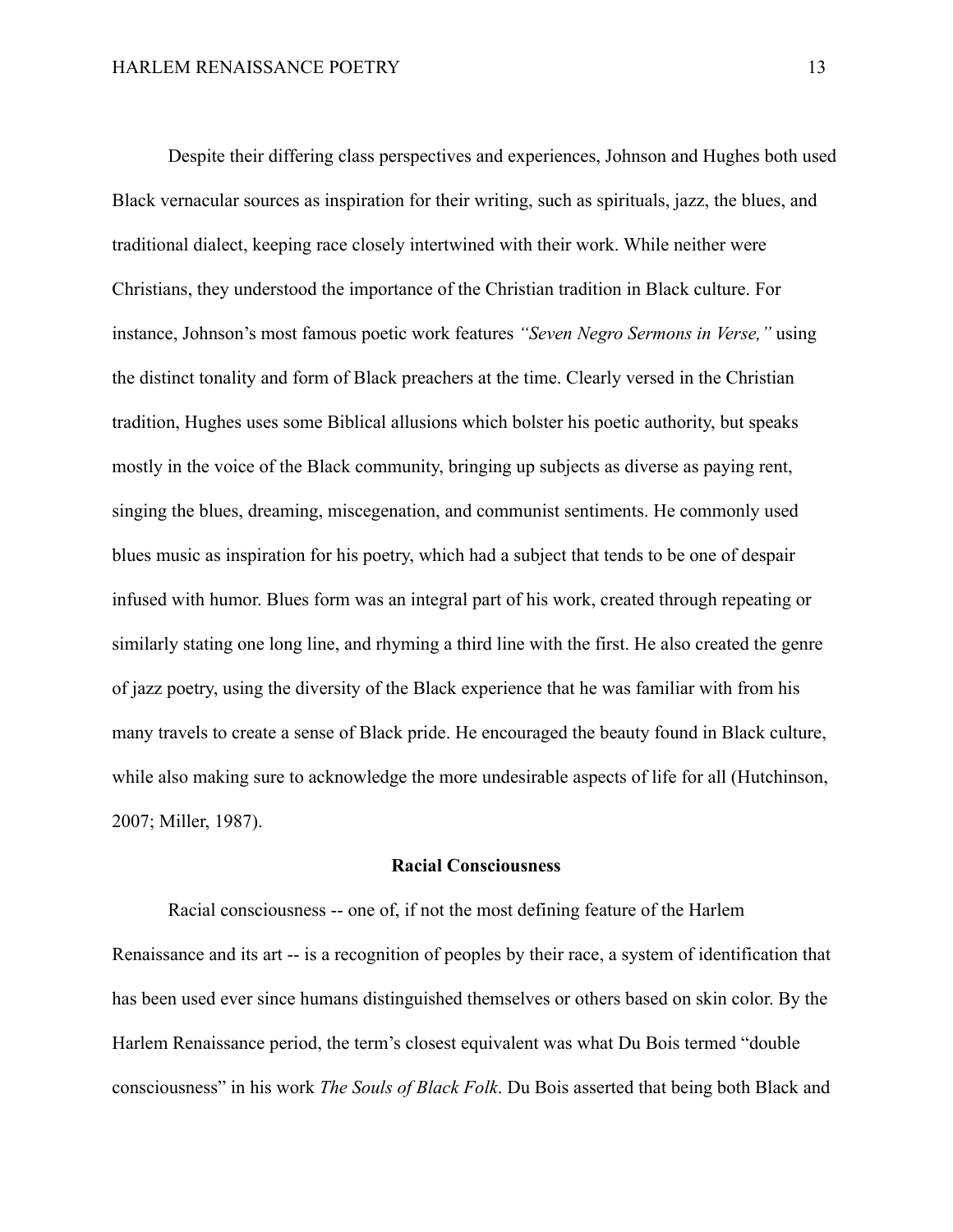American created tension and strife within oneself and in one's interactions with others, especially as society was pervaded by caricatures and prejudice, such as the "Black mammy" and the "zip coon." He argued that Negroes struggled to identify themselves, since they were not completely American in the traditionally white sense, yet only loosely connected to their African past, having created their own separate culture over the past 300 years (Andrews et al., 1997; Hutchinson, 2007; Morley, 2012). In contemporary terms, scholars generally associate racial and double consciousness with intersectionality, as it encompasses a wider classification system of marginalized peoples, such as gender, sexuality, and socioeconomic status. Jennifer Nash (2008) claims that intersectionality has become an integral tool for investigating issues such as race and gender in light of oppression. By developing a distinctive racial consciousness in their poems, Countee Cullen and James Weldon Johnson explore the concepts of Black aesthetic, Black nationalism, double consciousness, and intersectionality.

Demonstrating racial consciousness through coded metaphors and other figurative language, Cullen's "From the Dark Tower" explores the current state of racial oppression in America and predicts a different future due to the unique characteristics that Blacks possess. The problem presented in "From The Dark Tower" is the unequal, poor treatment of Blacks. Using the word "we" as the first word of the poem, Cullen establishes the speaker as part of the group being mistreated, and calls out to others experiencing the same struggles. Containing repetition and anaphora of the word "not" and "not always," the poem asserts there will come a time when people of color will no longer be used for cheap labor, stand by while others obtain the rewards of their hard work, cajole the "brutes" that they bow down to, or feel sorrowful. Looking to the future in the last six lines, Cullen resolves the problem, comparing Black people to nighttime,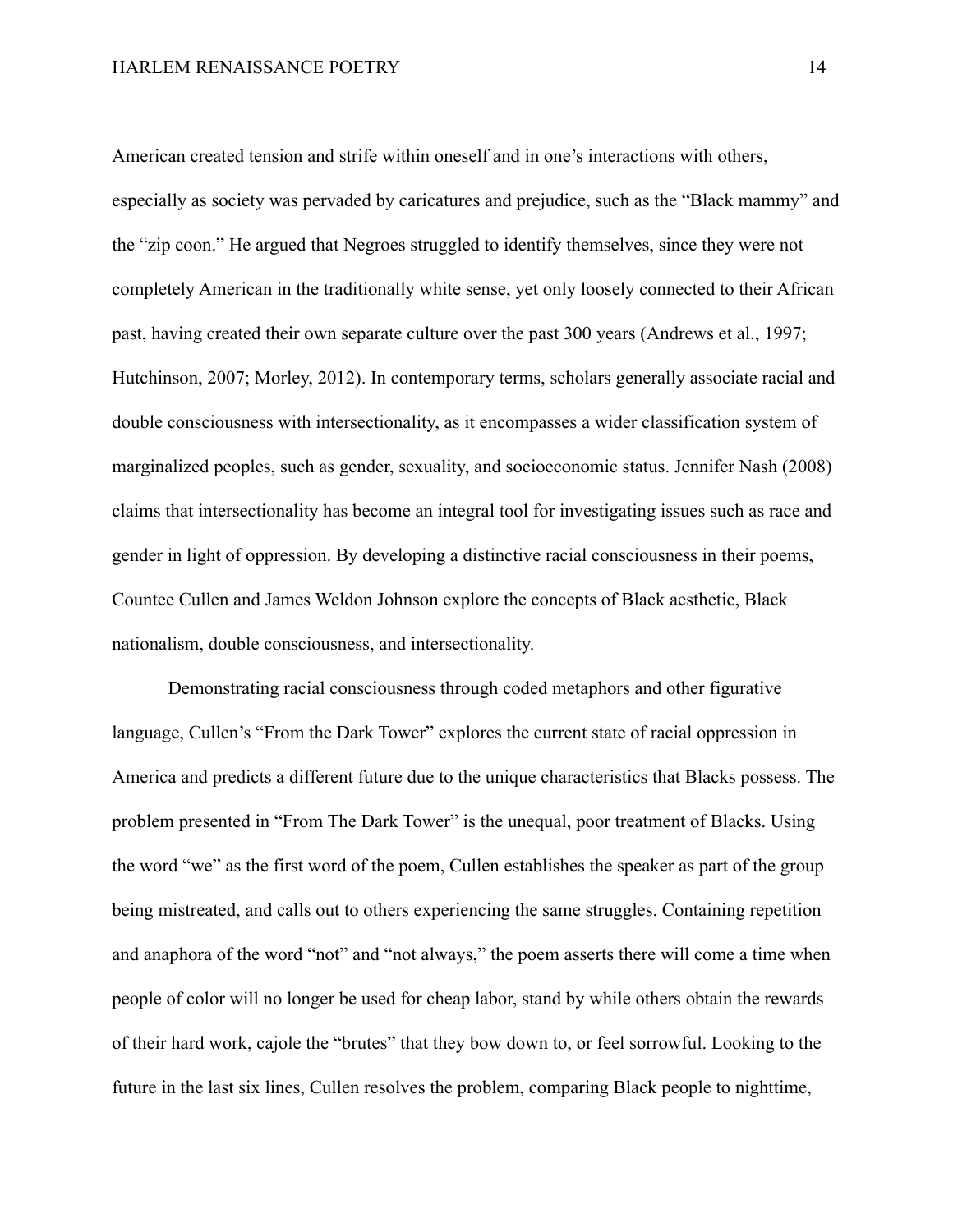asserting night (Black people) is just as beautiful as day (white people), and plays a unique and vital role in the world. While currently enduring pain and strife, by coming together, colored people can bear each other's heavy, societally constructed burdens and bring forth new sprouts of life and hope (Cullen, 1927; Leitner, 2015). According to the *Oxford Companion to African American Literature* (1997), the depiction of Black beauty and prediction of a changing situation struck a chord with many at the time who were hopeless, complacent, and embarrassed or ashamed of their skin color.

Cullen demonstrates a clear racial divide and consciousness in "From The Dark Tower," and develops a new Black aesthetic and sense of nationalism. *The Oxford Companion to African American* Literature (1997) states that the term Black aesthetic emerged in the 1960s, referring to a highly specific Black culture and style that had developed as Blacks wrestled with maintaining their place and identity in both African American and American society. Black nationalism, a related term outlined in the *Oxford Companion*, unified Blacks under the category of race and through their shared experiences of enslavement, oppression, and double consciousness. During the Harlem Renaissance, Blacks resolved to push for recognition and reform, by establishing deep-rooted organizations and communities of support, and reconsidering their common African heritage and isolation from main society (Andrews et al., 1997). Some of Cullen's other works, such as "Ballad of the Brown Girl," "Incident," "For a Lady I Know," and "Tableau," further his overall expression of racial consciousness; specifically, poems like "Yet Do I Marvel," "Heritage," "The Black Christ," and "The Litany of the Dark People" grapple with the creation of a Black aesthetic and nationalism. These works feature Black beauty, acknowledging and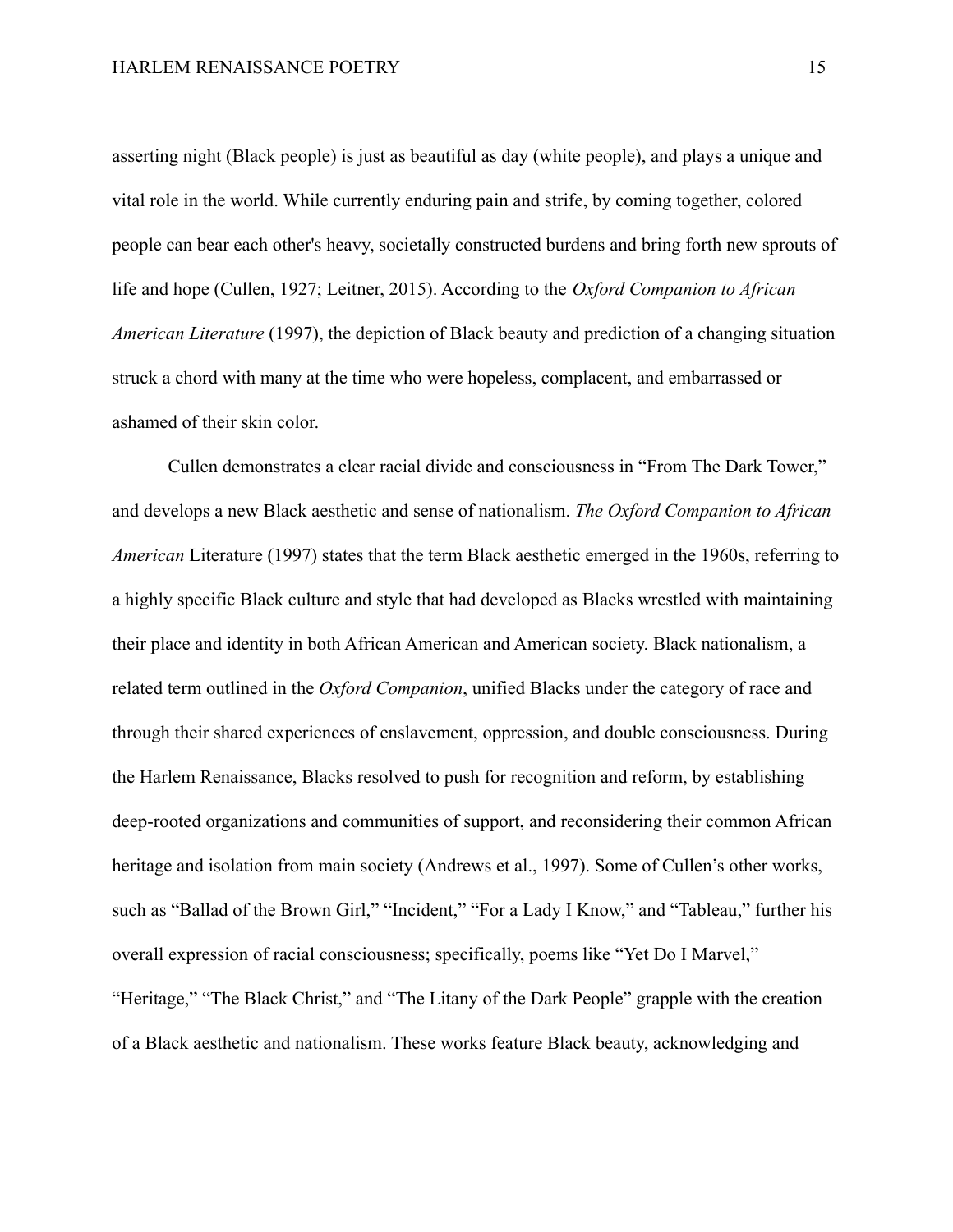understanding history's impact on current circumstances and future hope, therefore reinforcing themes found in "From The Dark Tower."

Similar to Cullen's poem, James Weldon Johnson's "Fifty Years" uncovers the history of slavery in the United States. In particular, he focuses on the 50 years since the Emancipation Proclamation that was celebrated in tandem with the publication of the poem. Johnson displays clear consciousness of the divides that have historically encumbered Blacks, although refrains from explicitly exposing cruel past and present incidents. For example, he says: "We've bought a rightful sonship here, / And we have more than paid the price" (Johnson, 1917, p. 4). This line does not specify what "price" Blacks have paid in America, instead focusing on asserting what Blacks have earned and therefore do have the right to. While many of Johnson's contemporaries claimed that he was abandoning the Black aesthetic and promoting an accommodationist attitude, his optimism and focus on the success and progress Blacks had experienced provoked a sense of Black nationalism, pride, and unity among the Black masses. Robert Fleming details in *Critical Essays on James Weldon Johnson* (1997) that Johnson wrote four drafts of the poem before its publication, indicative of his struggle between producing a distinctive Black aesthetic and full truth telling; and his assimilationist goals, which were necessary for his support by wealthy whites. This intersectional sentiment represents his overall style, pulled between Black dialect and maintenance of what were seen as white ideals of art, seen by his neat quatrains and traditional rhyme scheme and meter. His struggle also demonstrates a larger point of contention in society during the Harlem Renaissance, that debated the limitations of race as a subject for art, especially in a white society that was still largely ingrained in racist practices.

# **Racial Uplift**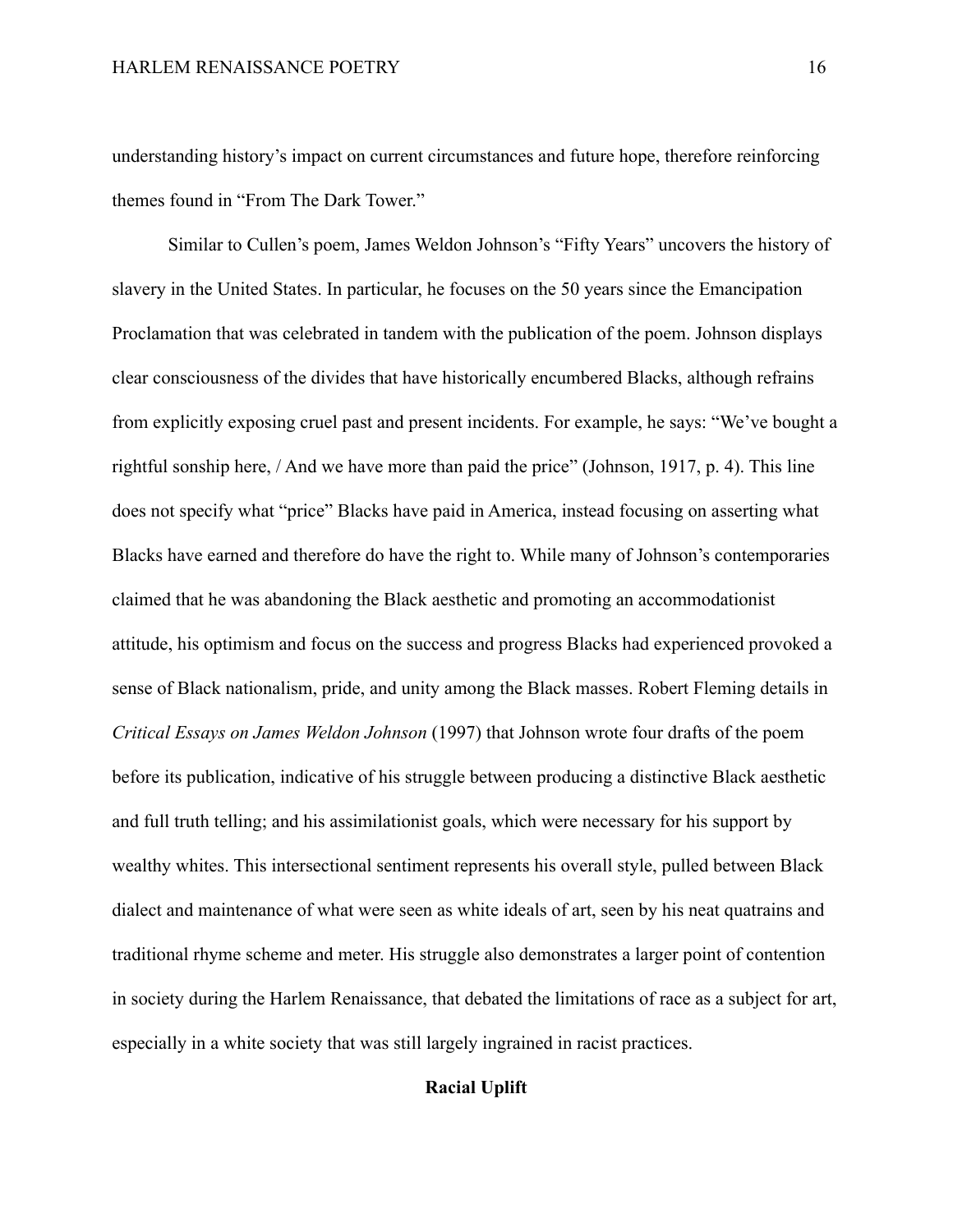The primary mode of resistance against racism found in literature during the Harlem Renaissance was racial uplift, which Du Bois introduced as a way for intellectuals to present Blacks in their best light, with the goal of being accepted by mainstream society and therefore seen as equal to whites (Morley, 2012). The original Du Boisian concept around how to achieve racial uplift in literature was through the use of traditional European forms, such as Petrarchan and Shakespearean sonnets, quatrains, ballads, allusion to Biblical, Greek, and Roman mythology, and simple rhyme schemes. Countee Cullen and other elitist, upper class educated men typically used this method as it allowed them to feel as if they were contributing to the elevation of their race, while still maintaining the patronage of progressive white people like Van Vetchen (Cullen & Early, 1991; Hutchinson, 2007). Another approach to racial uplift branching from the original concept, centered around developing and articulating a distinctive, authentic Black culture based on the traditions of the past, in order to combat the caricatured stereotypes used by whites during the era. This was a popular option for artists who sought to appeal to the middle and lower class masses, like Langston Hughes, and created pride in Negro culture and Black loveliness (Hughes & Rampersad, 2001; Hutchinson, 2007). Both approaches were fiercely criticized by the other, due to promoting assimilation, denying racial consciousness, and shackling themselves to constrictive forms that limited their art and creativity, or by playing into white stereotypes of Blacks and reinforcing negative attitudes surrounding such. No matter their stance on racial uplift, Harlem Renaissance artists created exceptional poetry that mastered elite art forms, or created technically advanced avant-garde works of art that undoubtedly influenced future activism and artistry (Hutchinson, 2007; Kemp, 2013; Morley, 2012).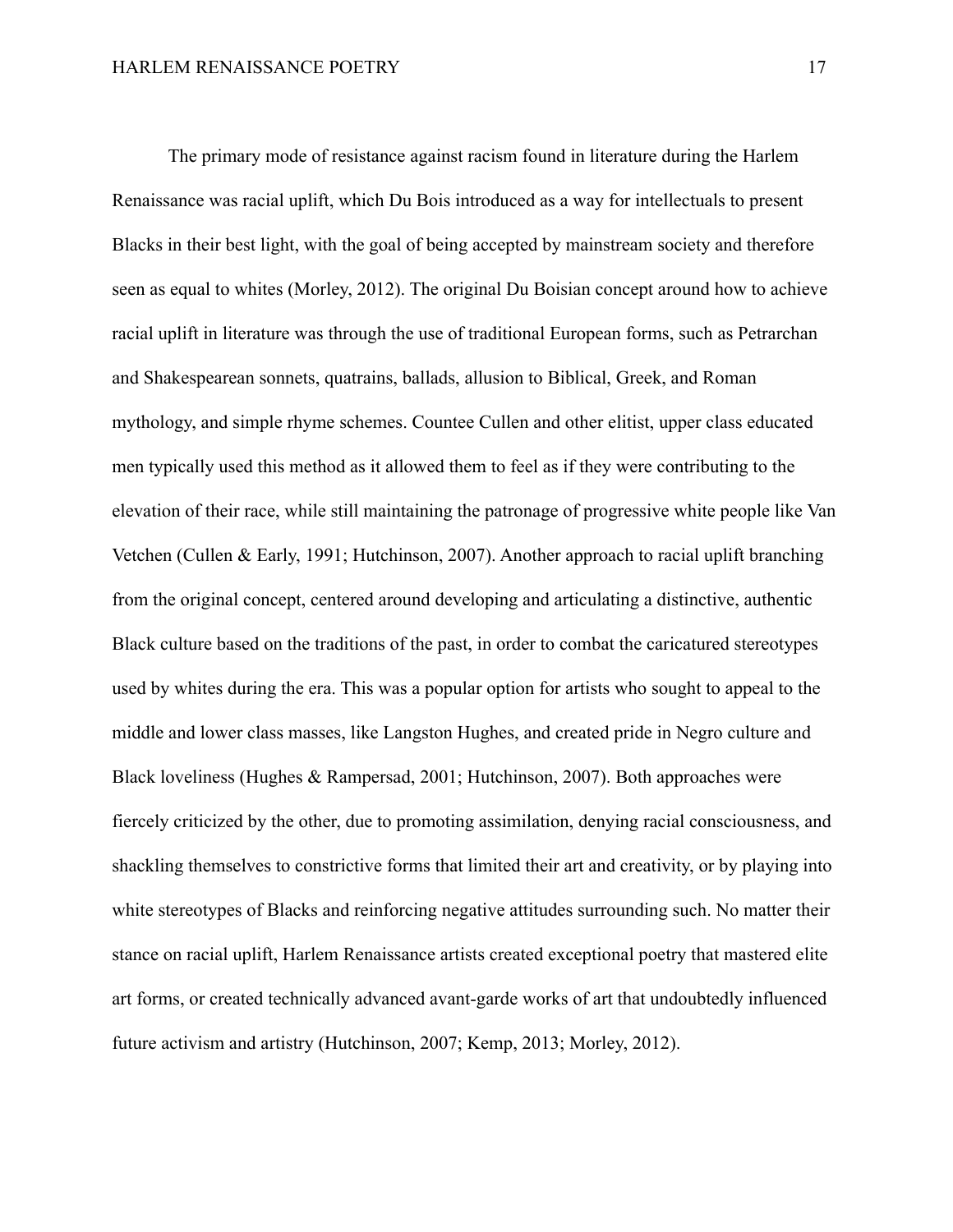Clifford's traditional style of poetry portrays racial uplift mostly through Du Bois's conceptualization of the term. Representative of many Black women's poetry during this time, Clifford's poetry is consistent with European poetic styles that may seem docile on the surface, but reveal progress and innovation under closer evaluation. A history of trauma and neglect led many Black women to create their own aesthetic of beauty in art (Honey, 2006), negotiating their "triple consciousness" within the safety of European forms. Maureen Honey (2006), George Hutchinson (2007), and Melissa Kemp (2013) claim that women were allowed to explore a wider, more "taboo" territory by employing nature themes and conventional forms, therefore eluding suspicious white eyes that looked down upon any sort of avant-garde art. Despite their outward acquiesence, these women foreshadowed and kickstarted feminist and modernist movements that were able to expand with increasing women's rights throughout the century (Honey, 2006; Hutchinson, 2007; Kemp, 2013). Even so, most did not dare to approach racism with the head on approach Clifford took in her lyrical poetry volumes, which demonstrate a distinctive racial consciousness and intersectionality by promoting reform specifically through Black women. In her poem "Duty's Call," Clifford calls on women to bring about racial uplift through kind deeds, and her essay "Votes For Children," makes a strong case for women's suffrage by claiming that it will benefit the entire family, especially the up and coming generation of children that women carry the burden of raising. She also transforms subtle phrases such as "boys and girls" into "girls and boys," and intentionally addresses "women" instead of "men" in the featured poem "Marching to Conquest." Clifford demonstrates her loathing of racism and segregation in "Shall We Fight The Jim Crow Car," a civil rights-esce poem promoting public transportation integration, "Peril," and "Character or Color, Which?" and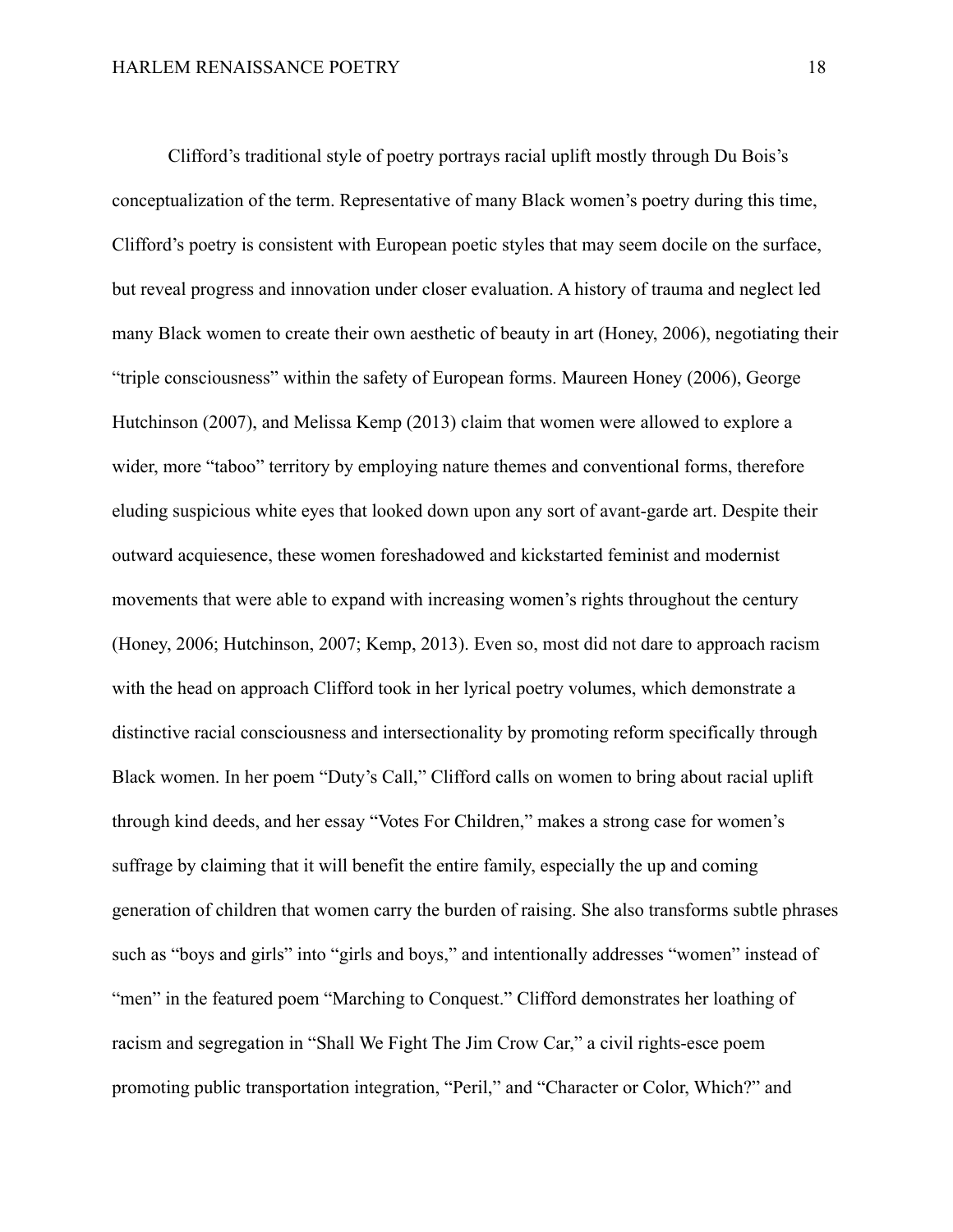includes more explicit poems such as: "Little Mother," "The Birth of a Nation," and "Race Hate" that detail the lynching of Mary Turner, her husband, and her unborn child, the premiere of the racist movie *The Birth of a Nation*, and the East St. Louis race riot of 1917 (Clifford et al., 1997; Tucker, 2013).

Other works vital to Clifford's argument of racial uplift through education, peaceful protest, and social and political activism are "To Howard University," "Silent Protest Parade," and in particular, "Marching to Conquest". Clifford's repetition of "Marching and marching to conquest" and "As we go marching to conquest" at the end of each stanza emphasizes its occurrence and simulates the rhythm and dynamic of people marching in a parade (Clifford, 1911, p.23). Clifford creates a sing-song quality to the poem, and the song-like intonation of the poem represents a larger song that Clifford sings of freedom from all forms of discrimination, through racial uplift. She mentions God's guidance ("seeking guidance from the Lord of good"), children's education ("we'll teach our girls and boys"), and artistic endeavors (repetition of "Sing it" and "raise a mighty shout") will "set the captives free," and help her people march to conquest, foreshadowing Martin Luther King Jr.'s peaceful civil rights activism (Tucker, 2013). Clifford's poems, especially "Marching to Conquest" model racial uplift in their stereotypically white rhyme schemes, styles, and word choice, yet speak of progressive racial matters and emphasize the need for societal and cultural transformation in race relations.

# **Racial Justice**

The terms racial justice and social justice have only recently become popularized, but their core concepts have been a part of American history since the Emancipation Proclamation of 1862. David Gushee (2013) and Matthew Desmond and Mustafa Emirbayer (2012) argue that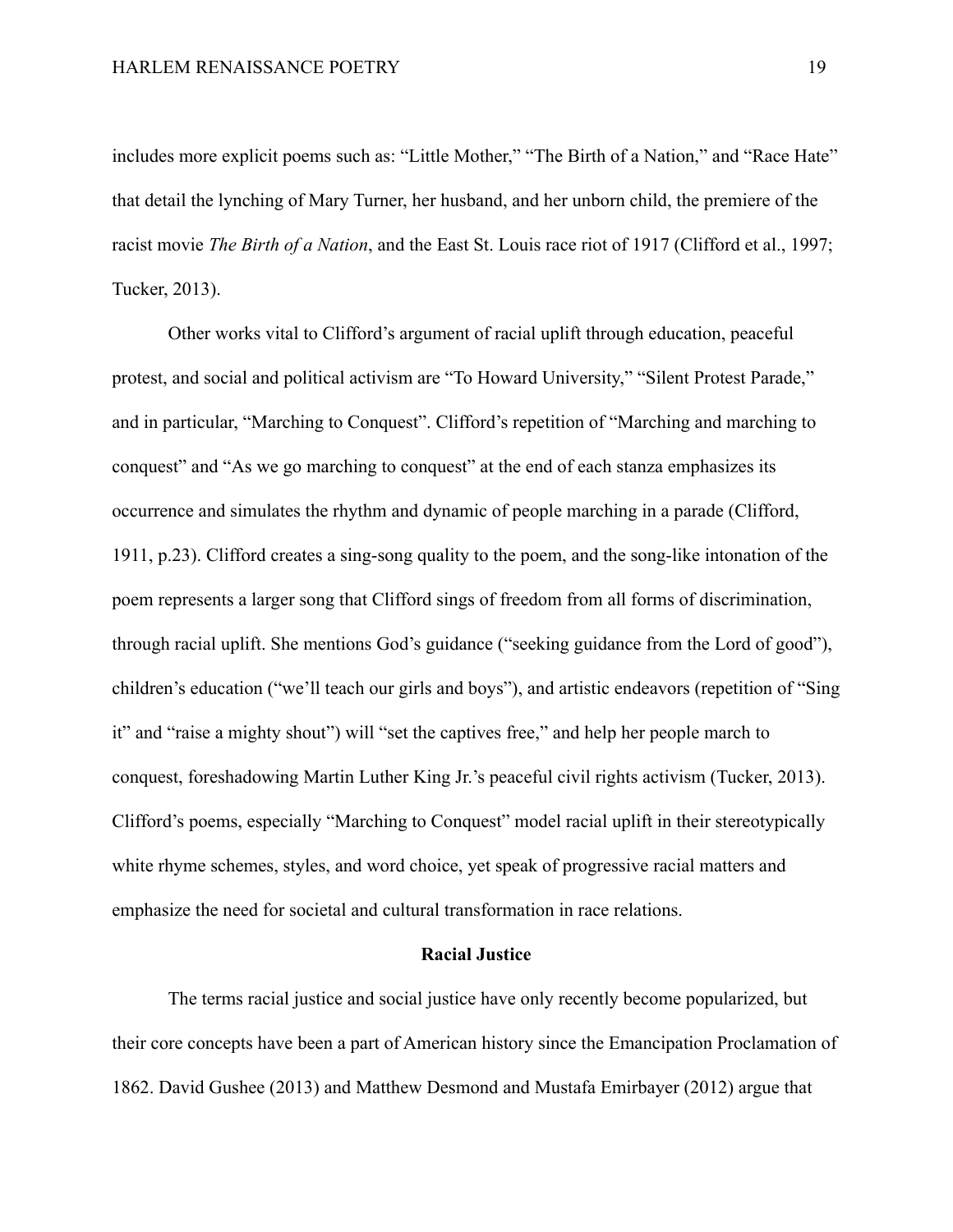racial justice involves in some way addressing and making amends for the horrific past that African Americans endured through 250 years of enslavement, 100 years of *de jure* segregation, and present day *de facto* discrimination. While racial justice in any form was considered a pipedream or unrealistic sentiment for many Black intellectuals pre-Harlem Renaissance, such as Booker T. Washington who was resigned to accommodationist views, the concept does arise in some Harlem Renaissance works. In most artistic mentions of racial justice, such as Du Bois's and Cullen's works, it remains a far-fetched option only viable in the distant future through divine help. A couple of exceptions to this trend are Clifford's works that contain ahead of her time civil rights ideals, and Langston Hughes's feature poem "Let America Be America Again."

Hughes's poem "Let America Be America Again," calls for racial justice for Blacks, and introduces its extension to other marginalized groups as well, such as Native Americans, immigrants, and poor whites. He holds up the American Dream that the mainstream populace promotes, and debunks it by providing a detailed picture of reality in 1935 America. The poem then calls for the country to fulfill its empty words, provoking a nationalist sentiment that unifies U.S. citizens. From the point of view of a marginalized, astute citizen, the speaker of the poem argues that despite America's claim to be "home of the free" and its veil of virtuosity to the rest of the world, the United States are the rich, white man's land, crushing the very people that built its foundations. The speaker claims through parenthetical aside that "(America never was America to me)," implying that the situation has been a consistent trait of America's history. Johnson uses these parentheses both to draw attention to his bold statements, and manage the unpopularity of these ideas with his white audience by making it a side note. He not only promotes a sense of racial justice through achieving the true American dream through "We, the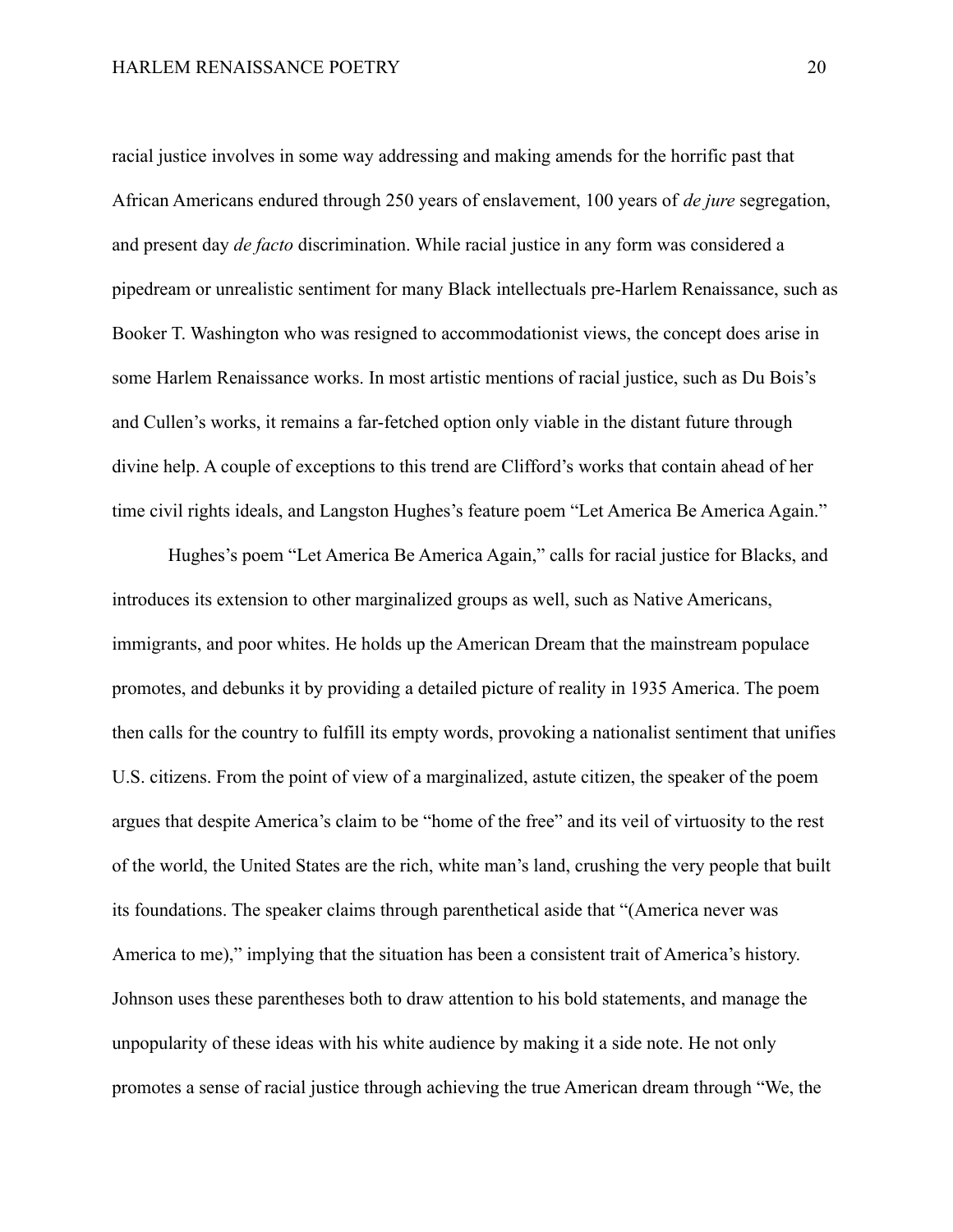people," he also suggests racial consciousness as discussed earlier, although it becomes intersectionalized through the inclusion of other marginalized peoples, and inherently promotes racial uplift through improvement of the entire United States (Conan, 2012; Hughes & Rampersad, 2001; Masur, 2020).

Hughes's strong belief in justice due to Blacks and other mistreated groups of people made his work a source of controversy for years to come. While the middle and upper classes, both black and white, generally found Hughes work embarrassing and demeaning, especially during his radical political phase during most of the 1930s, Hutchinson (2007) and Arnold Rampersad (2001) agree that his work promoting social justice and civil rights has forged an unparalleled legacy that inspired many Black Arts Movement artists. Clifford's work was a similar, if not even more powerful call for redemption, uplift, and justice, warning the country in "Three Sonnets" and other works that what started as a small movement will eventually burst out and claim full heritage as rightful citizens of America. Unlike Hughes's proletarian movement fighting for social justice, she and Johnson call up a divine reconciliation through a just God. For example, Johnson declares in "Fifty Years," "God cannot let it come to naught," and Clifford's "Jim Crow Car," says "So surely will his judgment fall with vengeance swift and true" (Clifford et al., 1997; Johnson, 1917). While the four poets chose different methods, forms, and topics to explore in their art, they all expressed a distinct sense of racial consciousness by developing Black culture and wrestling with intersectionality. Cullen hints at a future where Blacks are no longer oppressed after a period of patient waiting and working, Clifford and Johnson promote uplift in the present through education and trust in God, and Hughes focuses on the power of the people to bring about change.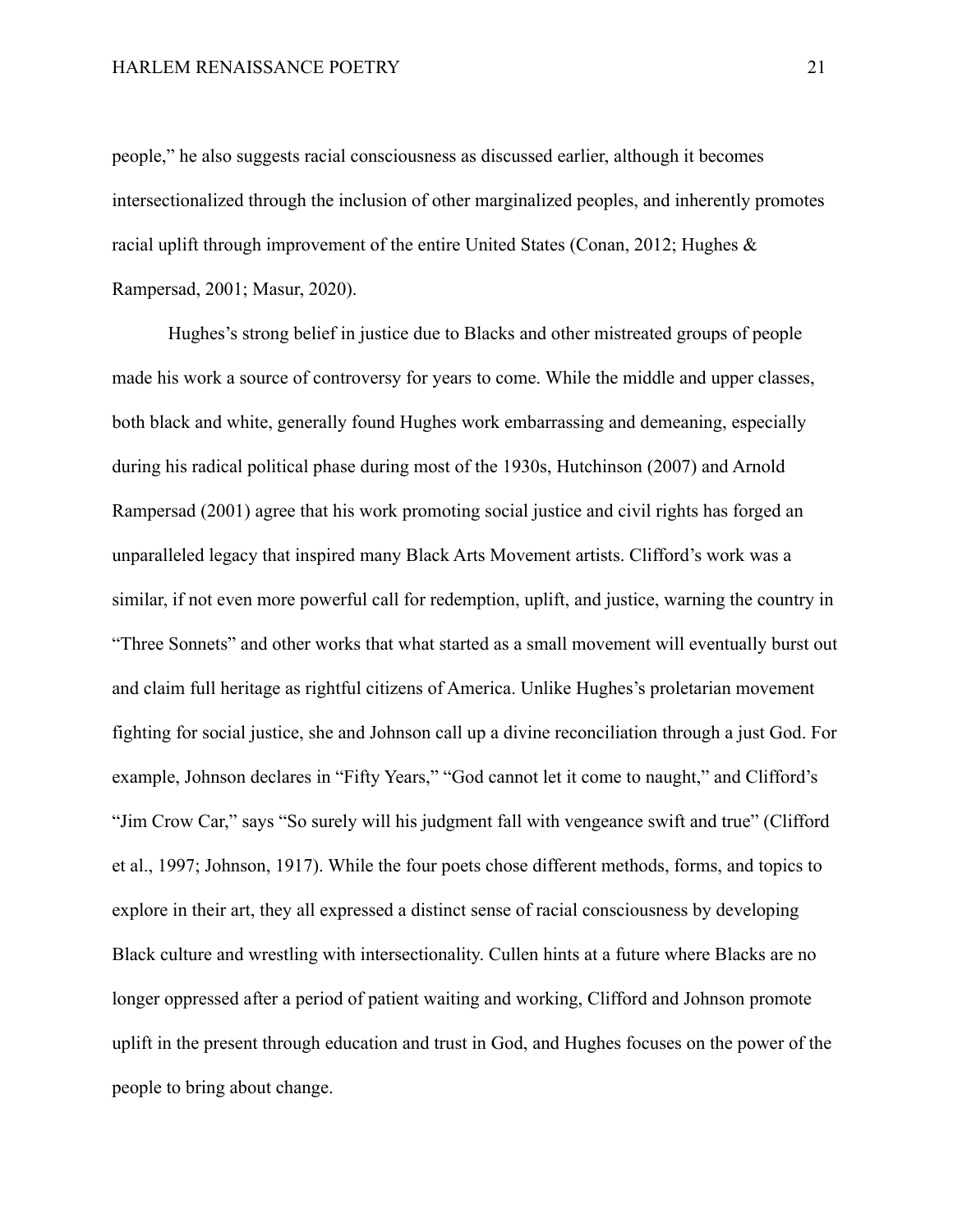### **Legacy of the Harlem Renaissance: Two Decades Later & The Black Arts Movement**

Rather than focusing on the many successes of the Harlem Renaissance, Blacks in the 1940s developed a highly critical and cynical eye due to the Great Depression and lack of Black progress in the social and political realms. Many critics in the 1940s remarked that the Harlem Renaissance time period was infested with white sentiments, standards, and leaders that diminished Black culture and nationalism. They saw the Harlem Renaissance era as a fad; in fact, Richard Wright stated that the Harlem Renaissance was "nothing but manicured poodles dressed in knee pants of servility curtsying to show that the Negro was not inferior, that he was human" (Hutchinson, 2007, p. 247). The artists and leaders of the 1940s wanted nothing less than full equality, and therefore communist and socialist egalitarianism seemed like a satisfactory replacement for the twisted form of democracy the United States provided. Rather than celebrating Blackness and Black culture, politics and art shifted to focus on exposing racist practices and violence such as lynching and police brutality. While education was still critical to their cause, Blacks wanted to radicalize and revolutionize the youth rather than encourage them toward unity and assimilation (Andrews et al., 1997; Hutchinson, 2007).

The generation growing up during the Great Depression and the 1940s under militant, Communist philosophy resulted in an explosion of art during the late 60s and early 70s called the Black Arts Movement. The movement was catalyzed by the death of Malcolm X in 1965, and its most significant poets included those such as Amiri Baraka and Larry Neal, along with Ethridge Knight, Haki R. Madhubuti, Sonia Sanchez, Nikki Giovani, Quincy Troupe, and Al Young. Many of these writers were influenced by their Harlem Renaissance ancestors and mid-century poets, primarily Gwendolyn Brooks (the first African American to receive the Pulitzer Prize for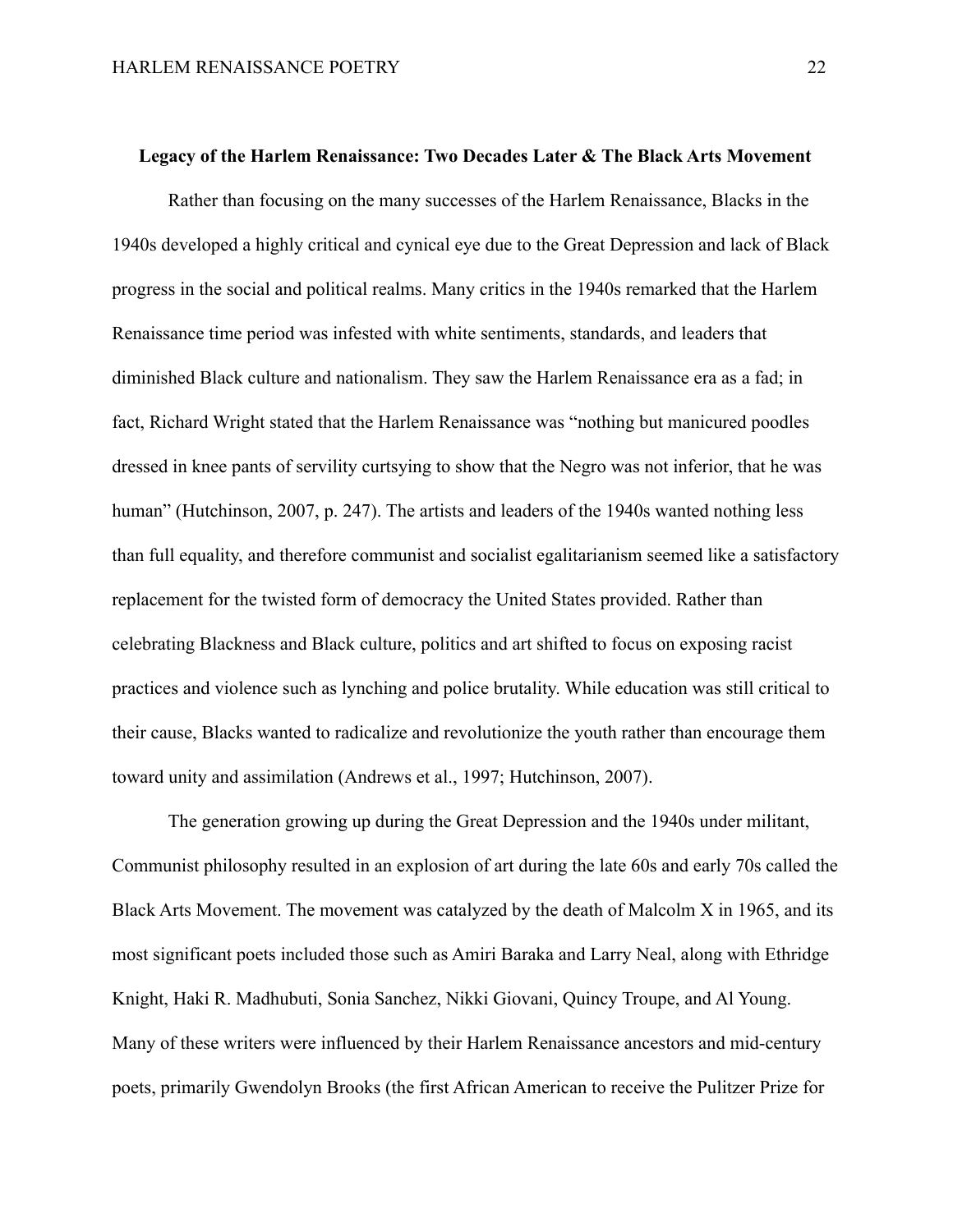Poetry, for her book *Annie Allen*), seen in their focus on Black beauty, aesthetics, and music (Andrews et al., 1997; Mullen, 2001; Ryan-Bryant, 2015).

Although Harlem Renaissance works continued to be dismissed by scholars and artists into the 1960s and 1970s, the Black Arts Movement ironically demonstrated similar internal conflicts over communist and nationalist ideologies, and over the role of race in art. The Black Arts Movement also similarly experimented with avant-garde styles and topics, challenged Western culture and what it means to be Black in America, developed close ties to Black communities, and ended at least in part due to economic depression (Andrews et al., 1997; Mullen, 2001). Uniquely, the Black Arts Movement was the first to accentuate community engagement as a focal point, as readings and performances became an integral part of the poetic tradition. This element helped artists reach a wider audience and foreshadowed contemporary rap and hip hop (Hodges, 2015a). The coinciding emergence of the Black Power Movement, which was essentially an attempt to escape white colonialism, capitalism, and supremacy worldwide, had close ties to Black arts and aesthetics of the movement, and continues to impact today's ideas of the Black aesthetic (Mullen, 2001). One of the most significant developments of the era was the production of distinct standards for African American art, furthering the Harlem Renaissance desire for self-determination (Shockley, 2011). Even so, some critics claim the movement's militancy and radicalism deterred many artists, in particular females and the LGBTQ+ community. The Black Arts Movement's racial exclusivity was concerning to many people of all races who wanted to achieve peace and move past the hatred of the past, as it often promoted a purification of Blackness that exterminated all whiteness from Black culture and artwork, providing a proscribed formula that was expected to be followed to garner attention and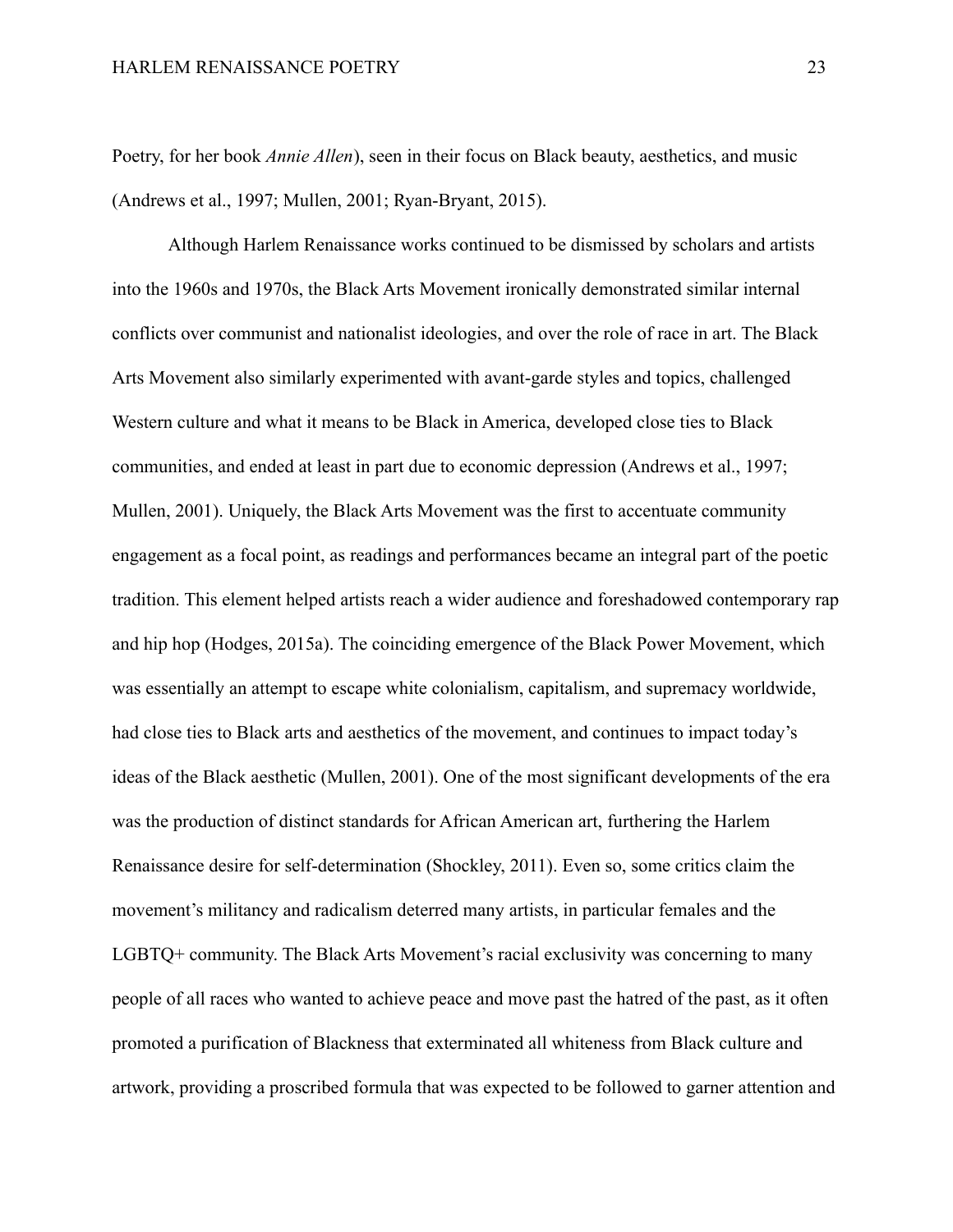success. Whatever the limitations of the period, the proliferation of ideas and Black art during this time paved the way for future generations of writers to expand their formulas and create a well-rounded compilation of innovative and exploratory works (Andrews et al., 1997; Mullen, 2001; Ryan-Bryant, 2015). Indicative of demands for reparations and full racial amends, the Black Arts Movement articulated racial justice, as opposed to racial uplift emphasized by the Harlem Renaissance era, despite its growing pains and contentions.

# **A Third Renaissance of Poetry: The 1990s to Present Day**

African American studies became an important aspect of many higher education institutions and organizations during and after the Black Arts Movement, though judgements remained harsh regarding Harlem Renaissance art and poetry throughout the 1970s. Looking more closely at Harlem Renaissance artistic productions due to a revival of interest in ancestry and traditional aesthetics within the Black community, scholars in the 1980s and 1990s rediscovered its ingenuity and historical importance, placing their works in a larger movement for civil rights during the twentieth century (Hutchinson, 2007). This is evidenced by the creation of the nation's first Black poetry academic center: the Furious Flower Poetry Center at James Madison University in 1994 (Hodges, 2005a). Overlooked and underappreciated artists, in particular women such as Jessie Fauset, Nella Larsen, and Anne Spencer, are now recognized for their achievements, in particular the defiance of mainstream attitudes through subversive means (Thaggert, 2018). Today's Black poetry exists beyond labels, due to the diverse voices that write in the forms and styles of all historical eras and create new ones, although scholars are generally in agreement that the first two decades of the 2000s have seen a third post-emancipation rebirth in enthusiasm for the Black arts in culture and the socio-political scene (Hodges, 2015b; Hodges,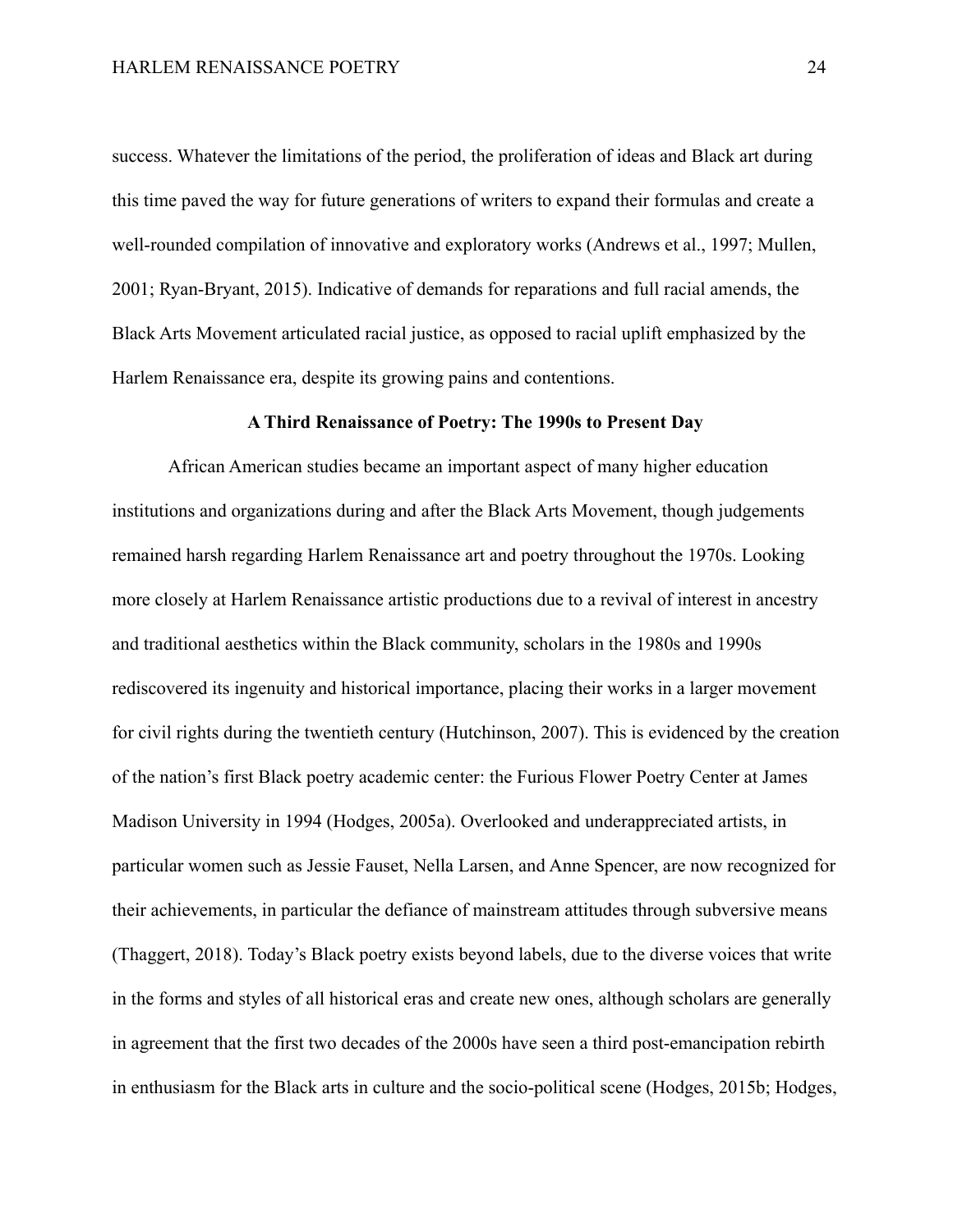2015c; Ryan-Bryant, 2015; Shockley, 2011). The importance of community performance remains and has grown to encompass both old and new styles, such as jazz, rap, blues, and sermons (Andrews, 1997; Ryan-Bryant, 2015). Another commonality exists in that many poets are engaging in a re-creation of historical and poetic tradition, by taking conventional forms and exploring them through the intricate experiences of those who have been historically marginalized, another reason why Harlem Renaissance art has been revitalized and acknowledged in many artists' works (Hunter, 2020; Jones, 2011; Thaggert, 2018).

Poets today, such as Amanda Gorman, Elizabeth Alexander, Harryette Mullen, Ruth Forman, Natasha Trethewey, Kevin Young, Tracy K. Smith, Terrance Hayes, Thomas Ellis, Alice Walker, Rita Dove, and Yusef Komunyakaa, are connecting more than ever before with Harlem Renaissance tenets and poetry, inheriting ancestral voices and revising historical memory. Evidence of such includes Forman's book *Renaissance*, which acknowledges modern day connections to Harlem Renaissance poetry and invokes its figures, acting as a historical witness that augments understanding of the Black aesthetic and culture. Moreover, Countee Cullen's influence can be seen in Rita Dove and Elizabeth Alexander's work, and Hughes's essay "The Negro Artist and The Racial Mountain," finds renewed resonance in higher education institutions and in the larger society (Jones, 2011). The avant-garde exploration of the possibilities of language, and a multilayered, fluid Black aesthetic is also a consistent thread in African American contemporary work, representing a deep experience of the remaining effects of racism in the form of microaggressions and systemic injustice (Hodges, 2015d; Hunter, 2020; Thaggert, 2018). Poets today attempt to rupture the folds of "acceptable" social talk, and present at least for a brief period of time, questions and "indigestible" material to a complacent and often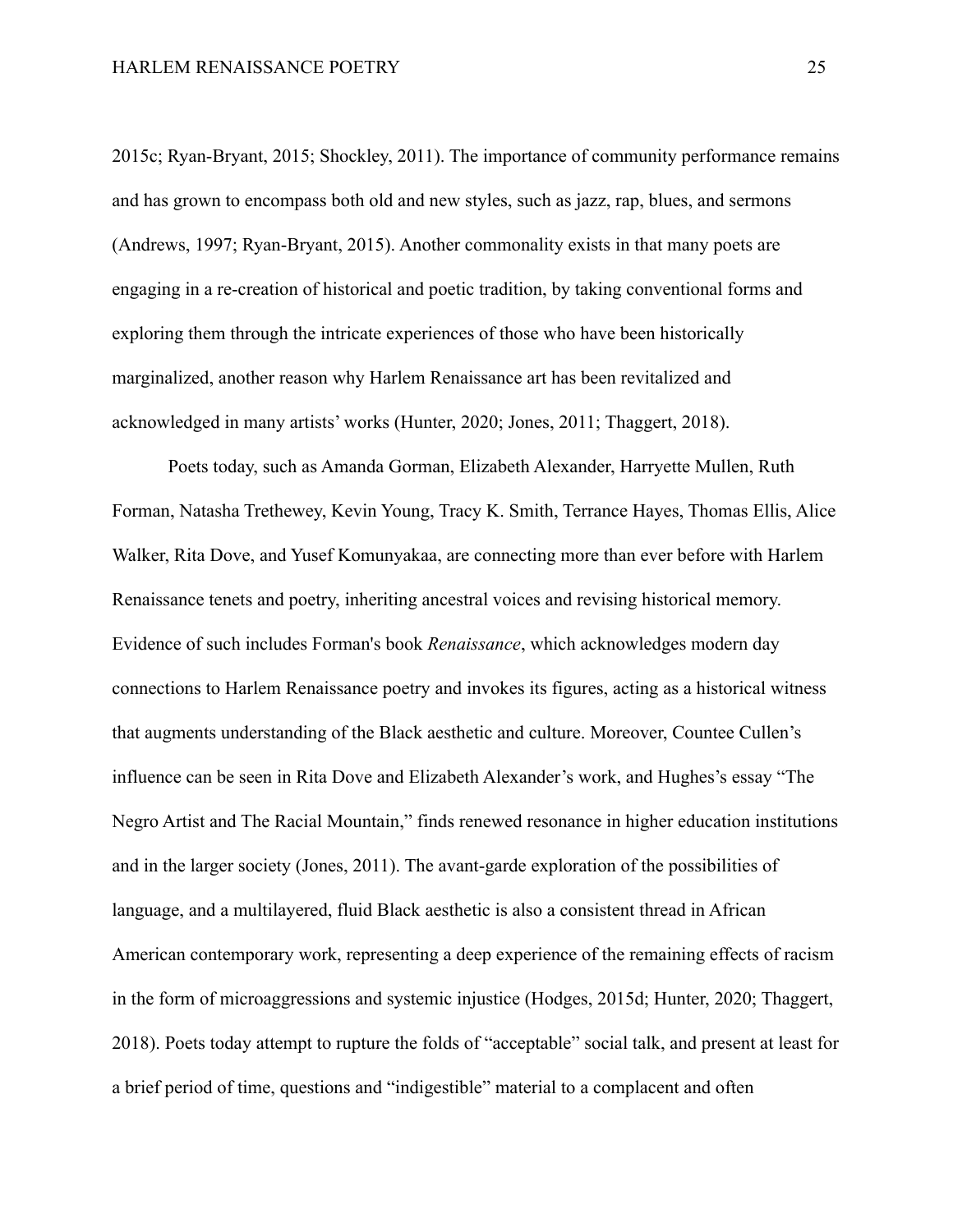disillusioned society (Hodges, 2015d). Groups such as The Dark Room Collective, Cave Canem Foundation, Affrilachian Poets, The Watering Hole, Furious Flower Poetry Center, and lesser known collectives, conferences, and workshops have made it possible for Gwendolyn Brooks's "furious flowering" of poetic innovation and tradition come to pass in the first decades of the 21st century (Hodges, 2015b; Hodges, 2015c; Jones, 2011). Poets and artists in the future will no doubt continue to engage with the memories of the past and confront further change and liberation, asking what it means to be human and capturing unique perspectives of life experiences (Hodges, 2005).

## **Beyond Education: Informing New Paths of Resistance and Justice**

Racial progress over the past century in America is unprecedented in comparison to historical ethnic and racial division in other countreis, and something of significant worth, but we are yet to live in a "post-racial" society. Minority groups, in particular the Black community, feel the effects of racism in many aspects of life. Inherited trauma, microaggressions, *de facto* segregation, the wealth gap, the achievement gap, and systematic racism in politics, the justice system, and education are just a few examples of its present-day impacts (Desmond & Emirbayer, 2012; Gushee, 2013). There are still hindrances to full historic truth-telling, apologizing for our country's horrific past, and reparations, which has become a highly-contested topic. By way of illustration, the U.S. House of Representatives did not formally apologize for slavery and Jim Crow segregation until 2008 and an 1989 bill introduced to Congress to form a reparations council is still under consideration over 30 years later (Foster, 2020; Gushee, 2013). Through poetry and other creative methods, Blacks have been able to express their frustrations and push agendas of change, which are stronger than ever, and informed by a wide variety of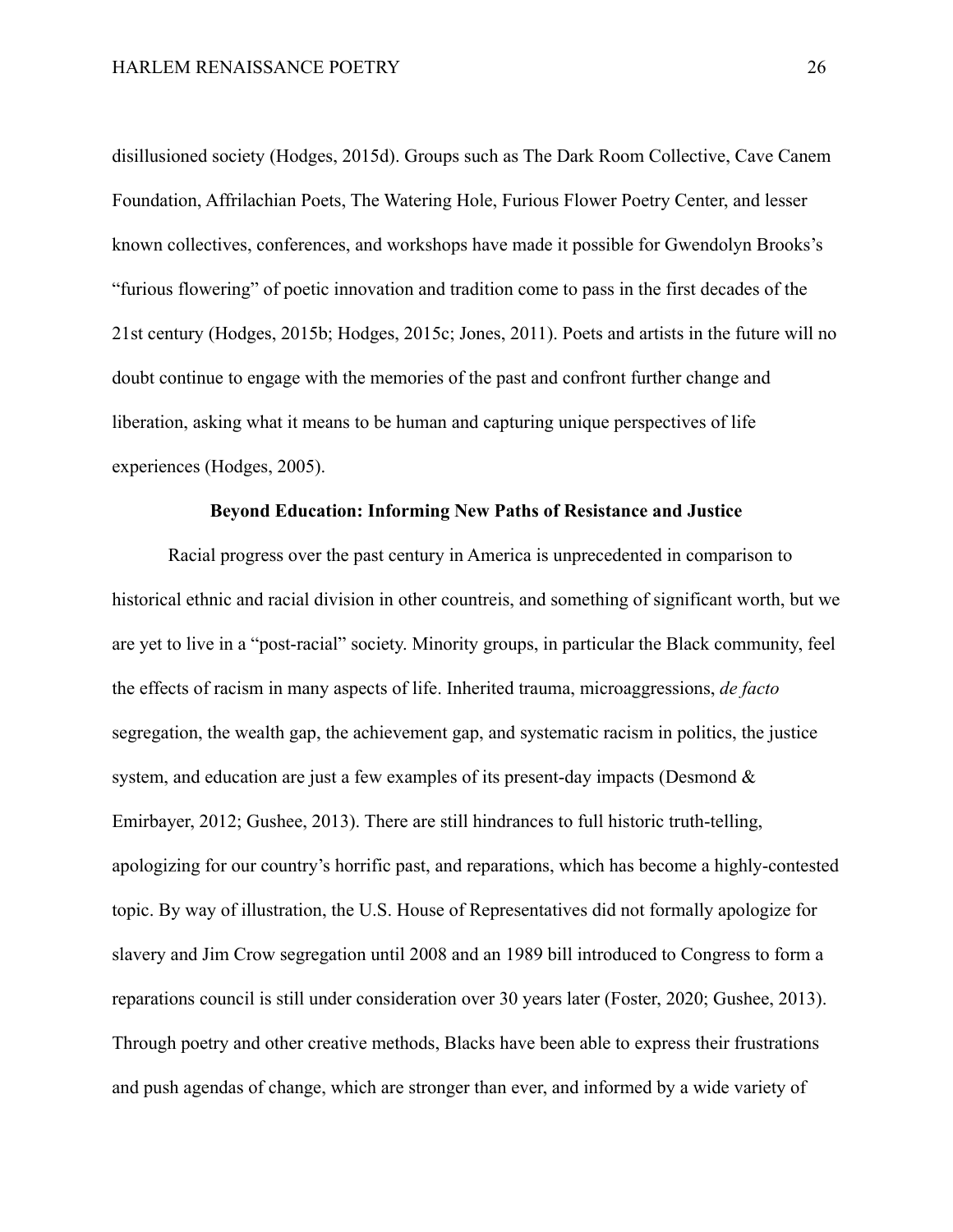past ideas and attempts to achieve justice. Many are therefore prompted to ask: What can we do, as a society and as individuals, to move towards racial justice and unity, to fulfill Hughes's plea in "Let America Be America Again" to "make America again" (Desmond & Emirbayer, 2012; Gushee, 2013)?

There is no singular, clear path to justice and unity. Acknowledgement, forgiveness, repairs, and unification are goals still yet to be attained, and while their core concepts are admirable and seem simple, a difficult and tricky path lies ahead of us (Gushee, 2013). Just as the artists of the Harlem Renaissance experienced a great deal of strife over differing methods to achieve racial uplift, with no conclusive answer as to which led to equity in a more effective way, several options exist to attain a more equitable society, many of which could be potent methods. Instead of conforming to one "perfect" solution, we should broaden our horizons, and strive to research and carry out many strategies in the multitude of unique situations we will encounter. Many of the best strategies are found foreshadowed in Harlem Renaissance poetry and continued in modern-day poetry, such as education, which involves complete truth-telling through reclamation and recognition of Black history, and fostering a society of multiculturalism. In essence, multiculturalism in society would look like the recognition of all cultures' merits and an equitable representation in socio-political systems (Desmond & Emirbayer, 2012). For example, the themes in Johnson's poem "Fifty Years" are increasingly relevant and compatible with our newest federal holiday, Juneteenth, as both renew interest in and promote an accurate understanding of the history of Blacks in the United States.

Both individual and structural change are necessary to create long-lasting and authentic justice and equity. The most ineffectual stance someone can take is to stay neutral on these issues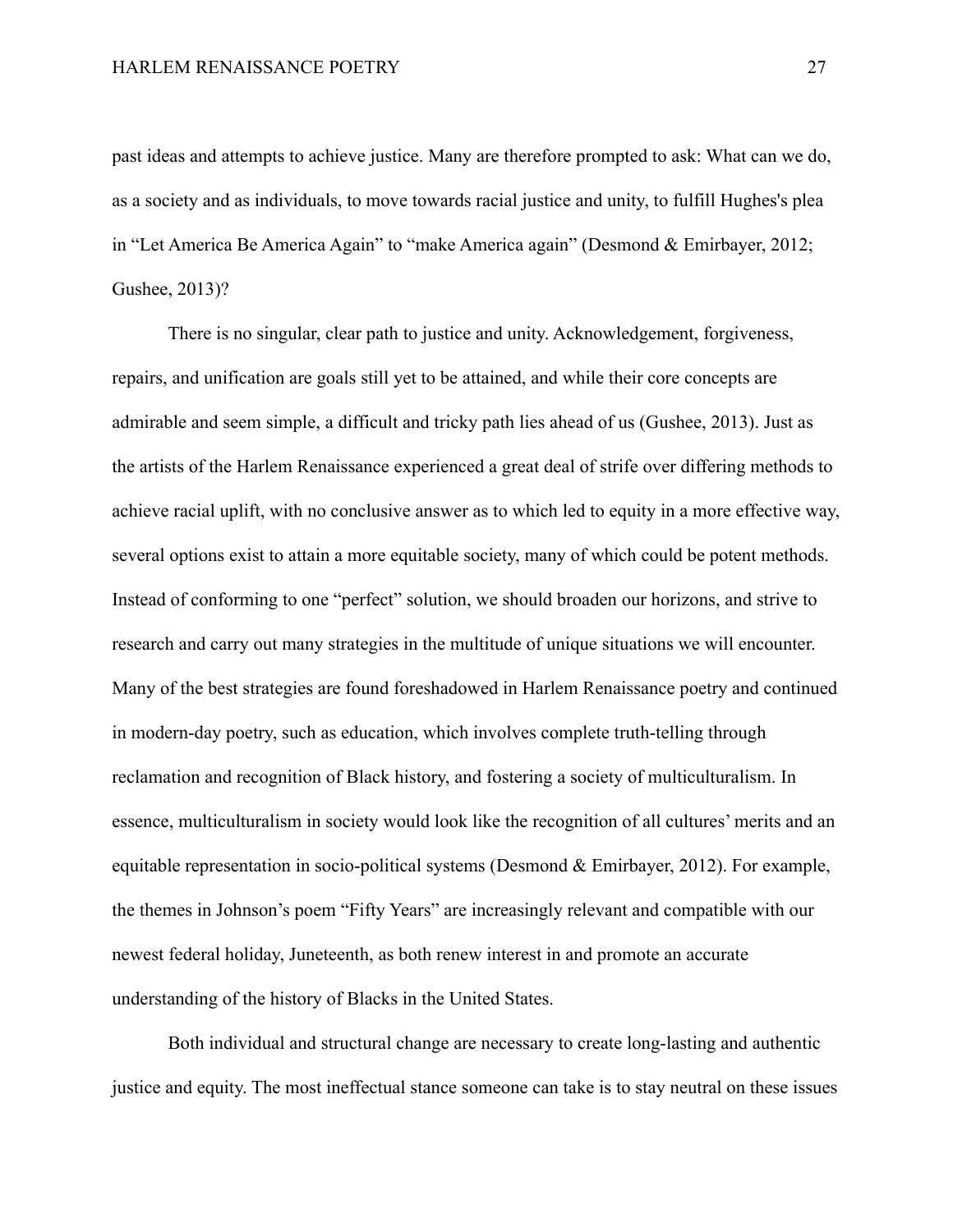and do nothing, because this leads to upholding the status quo and therefore an unequal system (Desmond & Emirbayer, 2012; Foster, 2020). At a personal level, non-Blacks can educate themselves on the challenges minority communities, in particular Blacks, continue to face, and revise their attitudes about racism. Non-Blacks can require a continual critical evaluation of their thoughts and attitudes, ask lots of questions, listen more than they talk, learn how to communicate effectively, have discussions with people who have different viewpoints, develop empathy and love, and learn how to invest in others. Then, they can hold those they are close with accountable for doing the same. From an overall societal standpoint, we can strive to embrace the multiculturalism and racial justice that were foreshadowed a century ago in Harlem Renaissance poetry and art, adopting them as immutable freedoms. More diverse political representation, eradication of the wealth and achievement gaps, encouragement towards racial integration, promotion of multicultural mindsets in schools and residential areas, elimination of racial inequalities in the justice system, investment in poor communities, and advisement of the general public towards critical thinking and intelligent, realistic approaches towards racial justice, are examples of a few structural adjustments that will benefit America and move us closer to these goals (Desmond & Emirbayer, 2012; Foster, 2020). This may mean we have to develop new or alternative ways of living in and perceiving the world, but by being open to constructive criticism, we can continue to build a better America dedicated to providing justice and creating what the constitution calls a "more perfect union."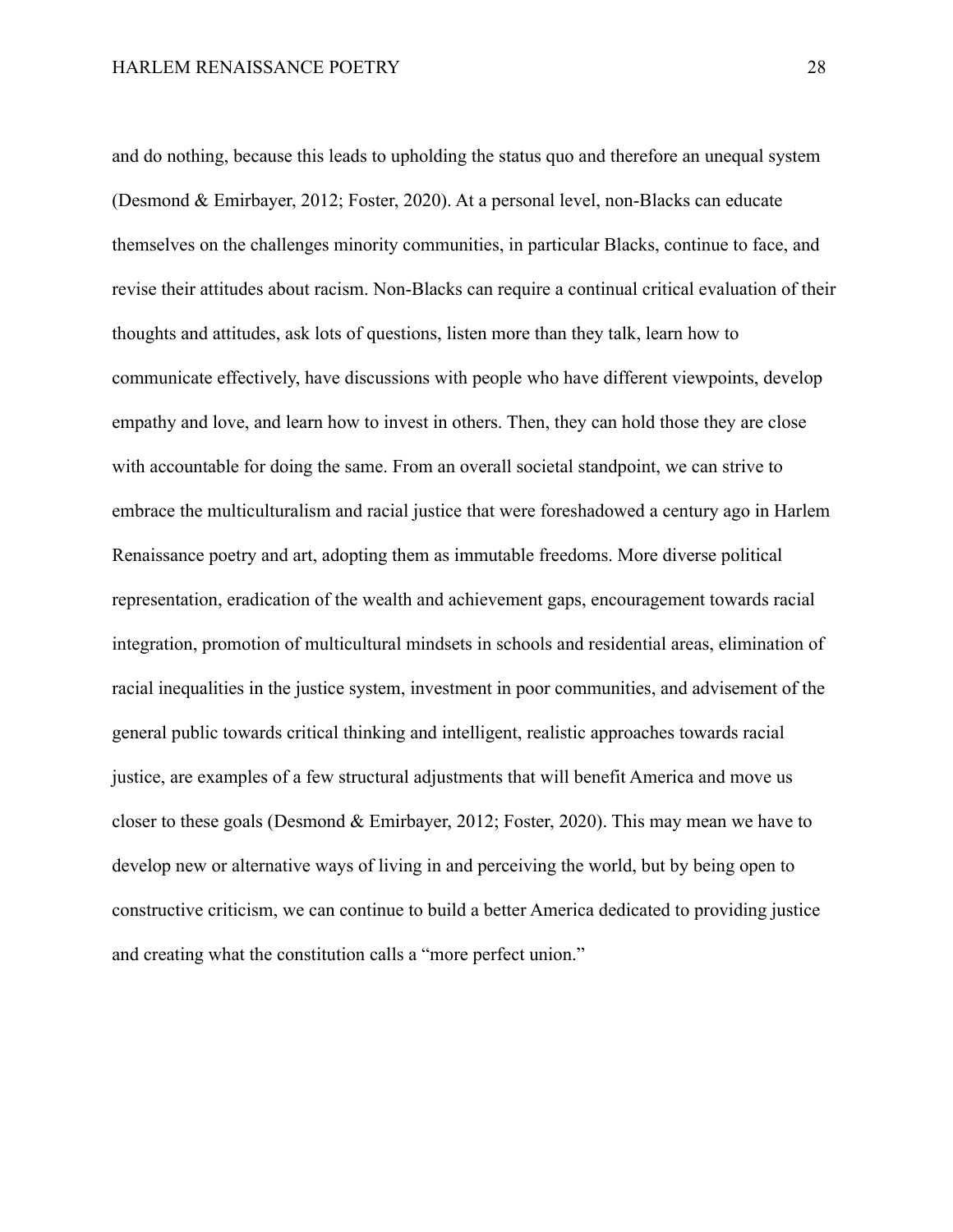### **References**

- Andrews, W. L., Foster, F. S., & Harris, T. (1997). *The Oxford companion to African American literature*. Oxford University Press.
- Clifford, C. (1911). *Race rhymes*. R. L. Pendleton.
- Clifford, C. W., Figgs, C. L. M., & Splawn, P. J. (1997). *Writings of Carrie Williams Clifford and Carrie Law Morgan Figgs*. G.K. Hall.
- Conan, N. (Host). (2012, February 2). Celebrating the Legacy of Langston Hughes [Radio broadcast episode]. https://www.npr.org/2012/02/02/146297228/celebrating-the-legacy-of-langston-h

ughes

- Cullen, C. (1927). *Copper sun* (1st ed.). Harper & Bros.
- Cullen, C., & Early, G. L. (1991). *My soul's high song : the collected writings of Countee Cullen, voice of the Harlem Renaissance* (1st ed.). Doubleday.
- Desmond, M., & Emirbayer, M. (2012). To imagine and pursue racial justice. *Race, Ethnicity and Education, 15*(2), 259–289. https://doi.org/10.1080/13613324.2011.578124
- Foster, D. A. (2020). Reclaiming reconciliation: The corruption of "Racial Reconciliation" and how it might be reclaimed for racial justice and unity. *Journal of Ecumenical Studies, 55*(1), 63–81. https://doi.org/10.1353/ecu.2020.0015
- Gushee, D. (2013). America's unfinished racial reconciliation. *Kirchliche Zeitgeschichte, 26*(1), 73-83. http://www.jstor.org/stable/43100120
- Honey, M., & McKay, N. (2006). *Shadowed dreams: Women's poetry of the Harlem Renaissance* (Second edition, revised and expanded.). Rutgers University Press,.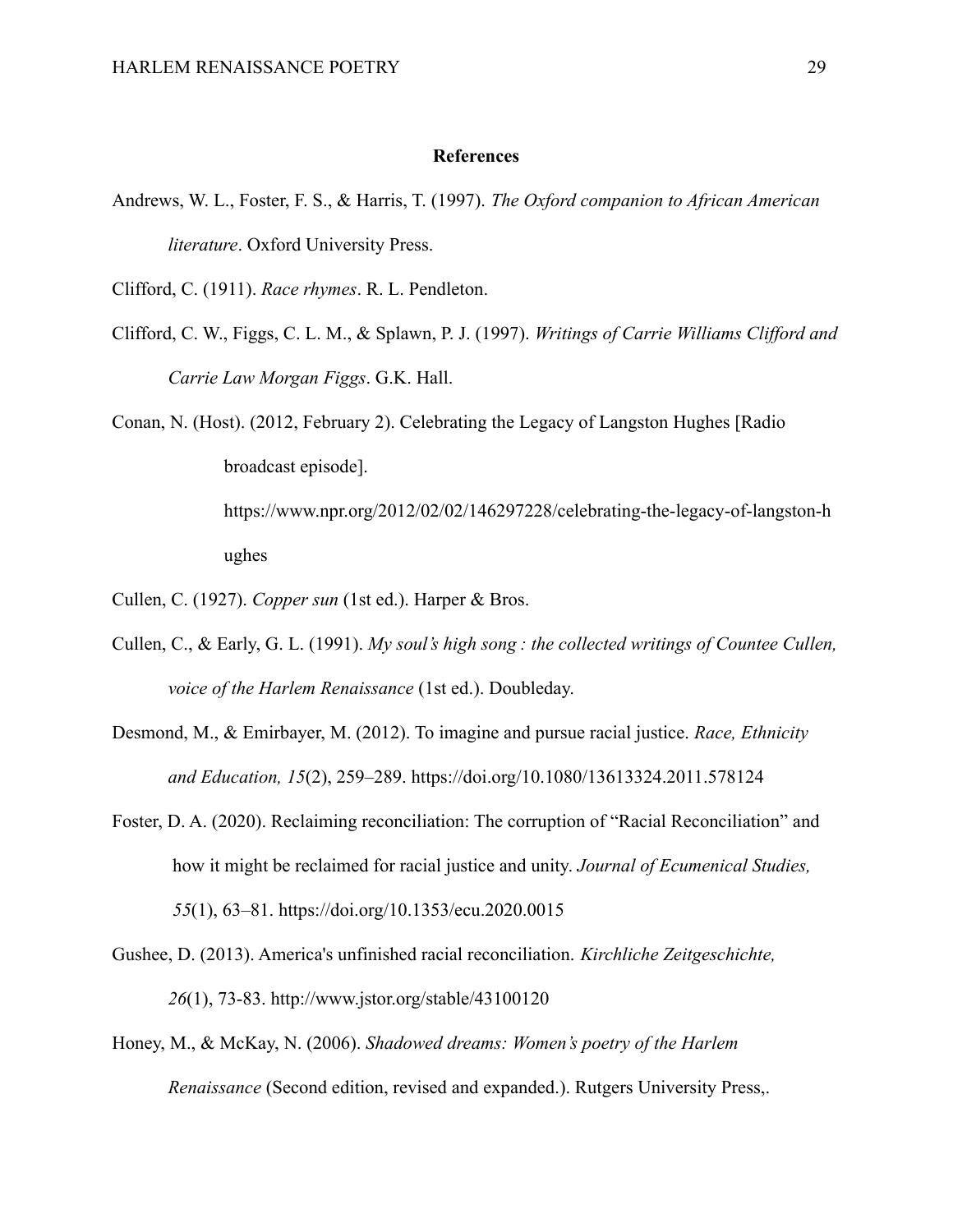https://doi.org/10.36019/9780813586205

- Hughes, L. & Rampersad, A. (2001). *The collected works of Langston Hughes* (Vol. #1). University of Missouri Press.
- Hunter, W. (2020). The American poetic subprime: Contemporary poetry, race, and genre. *New Literary History, 51*(3), 615–637. https://doi.org/10.1353/nlh.2020.0037
- Hutchinson, G. (2007). *The Cambridge companion to the Harlem Renaissance*. Cambridge University Press
- Johnson, J. W. (1917). *Fifty years & other poems*. Cornhill Co.
- Jones, M. D. (2011). The muse is music: Jazz poetry from the Harlem Renaissance to spoken word. University of Illinois Press.
- Judith McCray, James Madison University, Furious Flower Poetry Center (Producers), & John L. Hodges, J. (Director). (2005). *Blooming in the whirlwind*. [Video/DVD] California Newsreel. https://video.alexanderstreet.com/watch/blooming-in-the-whirlwind
- Judith McCray, James Madison University, Furious Flower Poetry Center (Producers), & John L. Hodges, J. (Director). (2015). *Cultivating a poetry of social change, resistance and truth-telling.* [Video/DVD] California Newsreel.

https://video-alexanderstreet-com.eu1.proxy.openathens.net/watch/cultivating-a-poetry-of -social-change-resistance-and-truth-telling?context=channel:furious-flower-137

Judith McCray, James Madison University, Furious Flower Poetry Center (Producers), & John L. Hodges, J. (Director). (2015). *Cultivating form, creating the Black aesthetic*. [Video/DVD] California Newsreel.

https://video.alexanderstreet.com/watch/cultivating-form-creating-the-black-aesthetic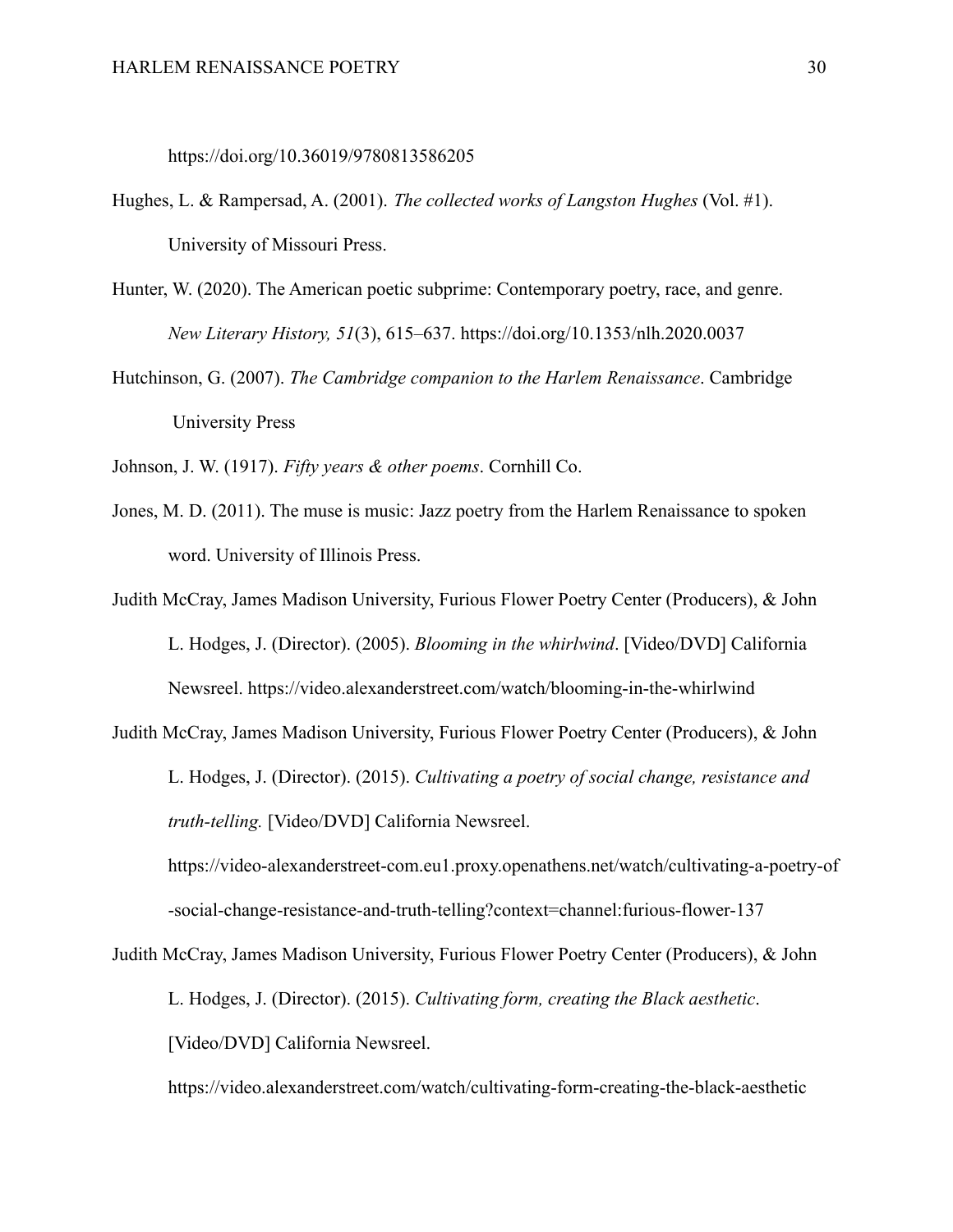Judith McCray, James Madison University, Furious Flower Poetry Center (Producers), & John L. Hodges, J. (Director). (2015). *Pollinating and dispersing - Black poetry collectives and the diaspora.* [Video/DVD] California Newsreel.

https://video.alexanderstreet.com/watch/pollinating-and-dispersing-black-poetry-collectiv es-and-the-diaspora

Judith McCray, James Madison University, Furious Flower Poetry Center (Producers), & John L. Hodges, J. (Director). (2015). *The flowering of African American poetry today*. [Video/DVD] California Newsreel.

https://video.alexanderstreet.com/watch/the-flowering-of-african-american-poetry-today

- Kemp, M. (2013). African American women poets, the Harlem Renaissance, and modernism: An apology. *Callaloo, 36*(3), 789-801. http://www.jstor.org/stable/24264847
- Kinnamon, K. (1987). James Weldon Johnson (17 June 1871-26 June 1938). In T. Harris-Lopez & T. M. Davis (Eds.), *Dictionary of Literary Biography Vol. 51. Afro-American Writers From the Harlem Renaissance to 1940* (Vol. 51, pp. 168-182). Gale. https://link.gale.com/apps/doc/KDRXLI916748640/DLBC?u=char69915&sid=bookmark -DLBC&xid=8a7e8c6c
- Leitner, D. (2015). *Harlem in Shakespeare and Shakespeare in Harlem: The sonnets of Claude McKay, Countee Cullen, Langston Hughes, and Gwendolyn Brooks.* ProQuest Dissertations Publishing.
- Masur, L. P. (2020). Let America Be America Again: New life for a Langston Hughes poem. *The American Scholar, 89*(4), 14–15.

https://link.gale.com/apps/doc/A635770399/LitRC?u=char69915&sid=bookmark-LitRC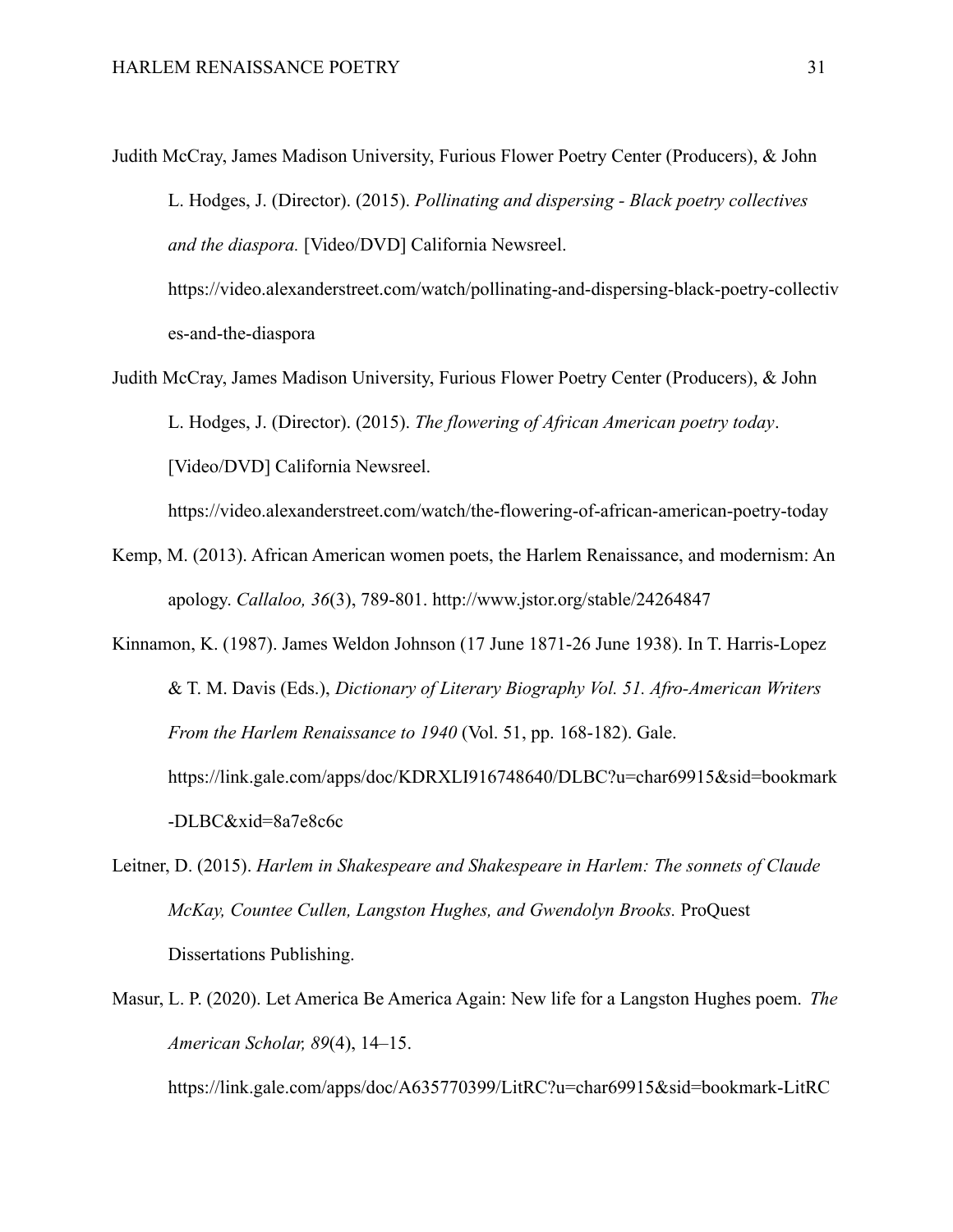### &xid=456e0dad

Miller, R. B. (1987). Langston Hughes (1 February 1902-22 May 1967). In T. Harris-Lopez & T. M. Davis (Eds.), *Dictionary of Literary Biography Vol. 51. Afro-American Writers From the Harlem Renaissance to 1940* (Vol. 51, pp. 112-133). Gale. https://link.gale.com/apps/doc/KDOFOH366454051/DLBC?u=char69915&sid=bookmar k-DLBC&xid=0f78c18b

- Morley, C. (2012). 'When Harlem was in vogue': African American modernism. In M. Halliwell & A. Mousley (Eds.) *Modern American literature* (pp. 189-236). Edinburgh: Edinburgh University Press. http://www.jstor.org/stable/10.3366/j.ctt1g09w5r.11
- Mullen, H. (2001). The Black Arts Movement: Poetry and drama from the 1960s to the 1970s. In Smith, V. (Eds.). *African American writers* (2nd ed., pp. 51-64). Charles Scribner's Sons.
- Nash, J. (2008). Re-thinking intersectionality. *Feminist Review,* (89), 1-15. http://www.jstor.org/stable/40663957
- Price, K. M., & Oliver, L. J. (1997). *Critical essays on James Weldon Johnson.* G.K. Hall.
- Roses, L. E., & Randolph, R. E. (1990). *Harlem Renaissance and beyond: literary biographies of 100 Black women writers, 1900-1945.* G.K. Hall.

Ryan-Bryant, J. (2015). "The madness-driven violence": Black bodies and the evolution of radical Black poetics. *Modern Language Studies, 45*(1), 26-35. http://www.jstor.org/stable/24616762

Shockley, Evie. *Renegade poetics: Black aesthetics and formal innovation in African American poetry*. Iowa City: University of Iowa Press, 2011. Print.

Shucard, A. (1987). Countee Cullen (30 May 1903-9 January 1946). In T. Harris-Lopez & T. M.